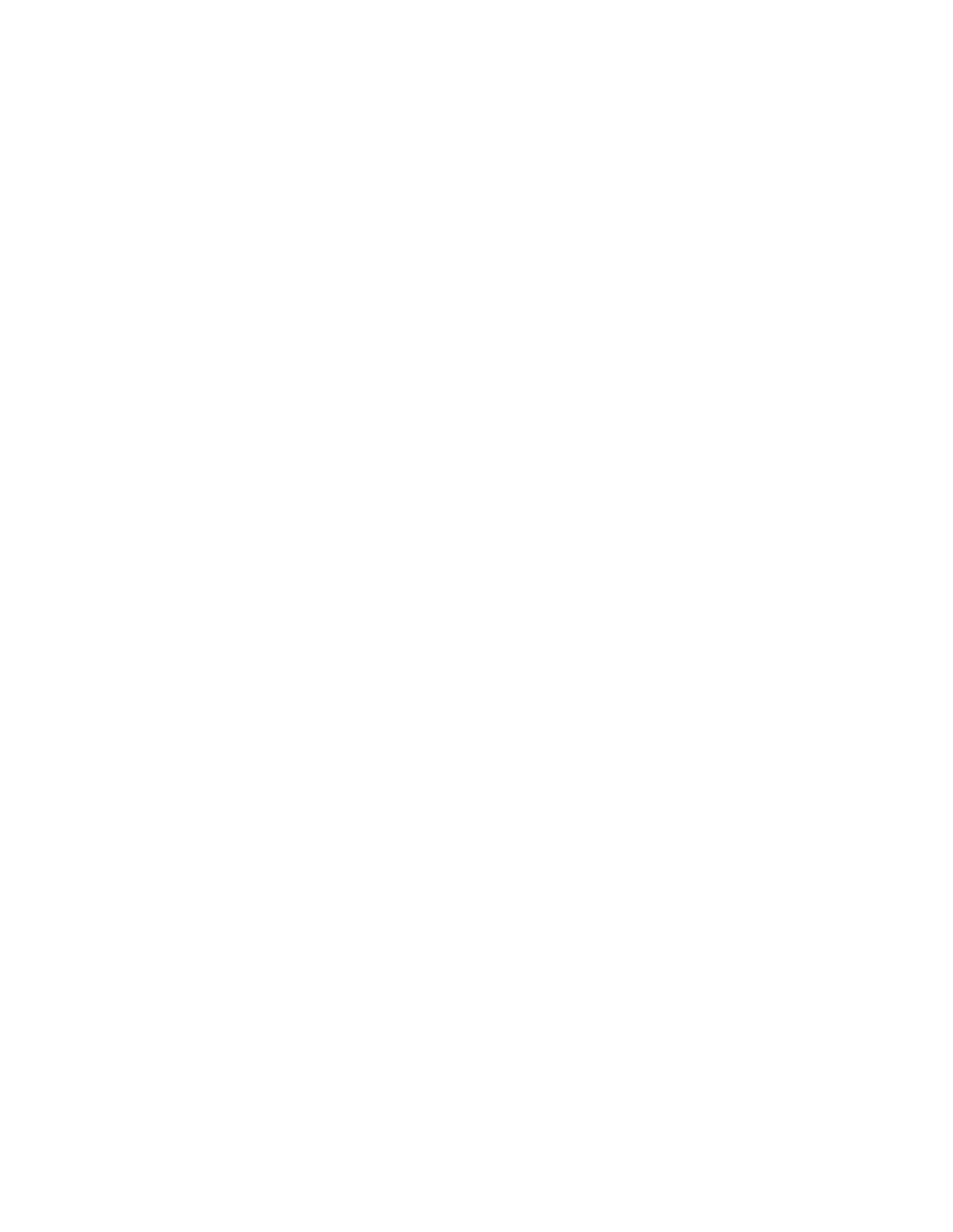## **IMF Working Paper**

#### Research Department

## **Evaluating Historical CGER Assessments: How Well Have They Predicted Subsequent Exchange Rate Movements?**

## **Prepared by Abdul Abiad, Prakash Kannan, and Jungjin Lee**

Authorized for distribution by Gian Maria Milesi-Ferretti

February 2009

#### **Abstract**

**This Working Paper should not be reported as representing the views of the IMF.** The views expressed in this Working Paper are those of the author(s) and do not necessarily represent those of the IMF or IMF policy. Working Papers describe research in progress by the author(s) and are published to elicit comments and to further debate.

The IMF's Consultative Group on Exchange Rate issues (CGER) has been conducting exchange rate assessments as part of the surveillance process since 1997. This paper evaluates CGER assessments from 1997 to 2006, by comparing these to subsequent movements in real effective exchange rates (REER). We find that CGER's estimated misalignments have predictive power over future REER movements, especially over longer horizons and after changes in fundamentals are accounted for. But while CGER misalignments frequently predict the direction of currency movements correctly, misalignments have tended to be persistent, resulting in systematic errors—overprediction for undervalued currencies and underprediction for overvalued currencies.

JEL Classification Numbers: C53, F31, F37

Keywords: Exchange rates, forecasting, misalignment

Authors' E-Mail Address: aabiad@imf.org; pkannan@imf.org; jlee4@imf.org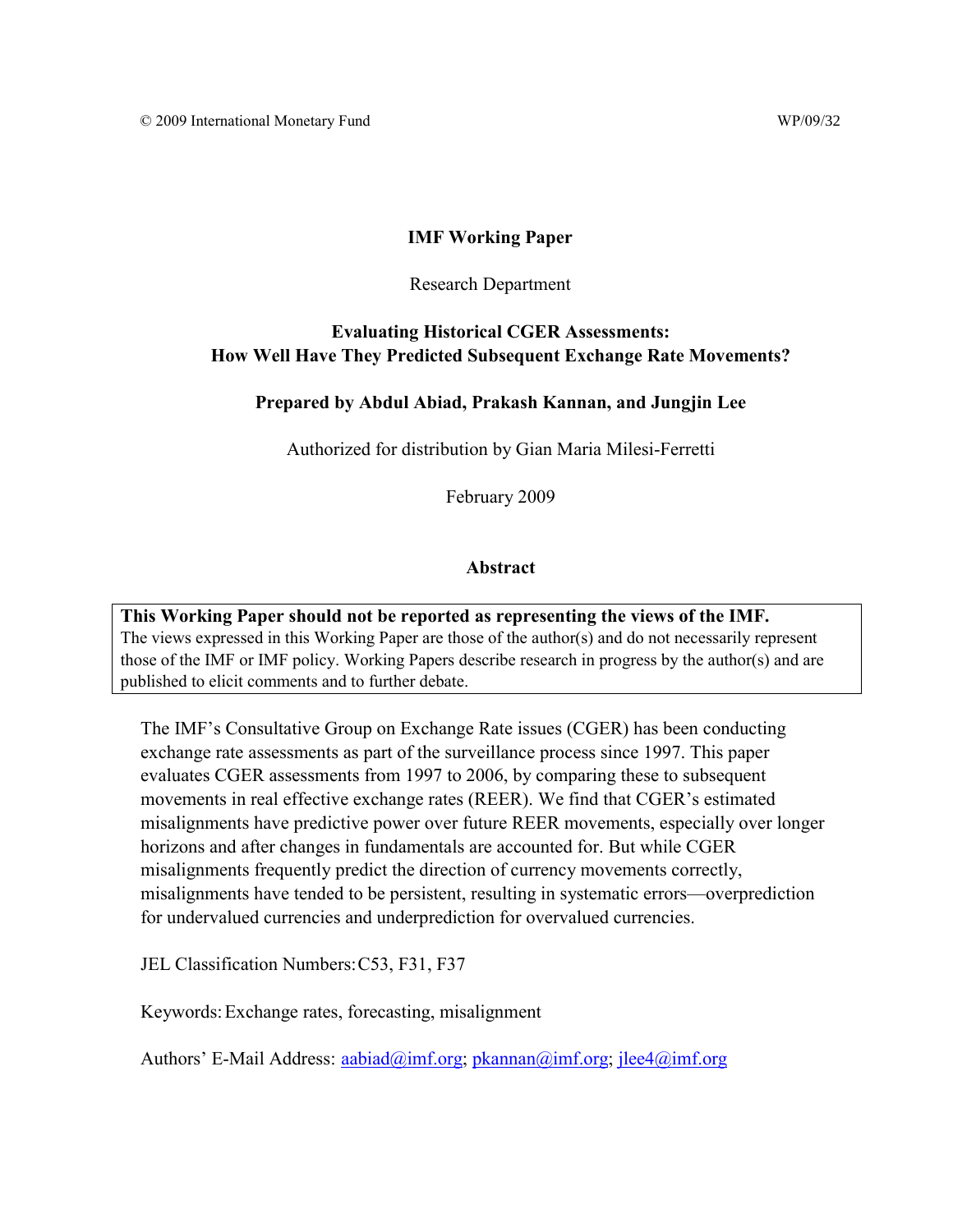| <b>Tables</b> |                                                                            |  |
|---------------|----------------------------------------------------------------------------|--|
| 1.            | Panel Regression Results using Midpoint of CGER Assessment10               |  |
| 2.            | Panel Regression Results using MB Misalignment Estimate10                  |  |
| 3.            |                                                                            |  |
| 4.            |                                                                            |  |
| 5.            |                                                                            |  |
| 6.            |                                                                            |  |
| 7.            |                                                                            |  |
| 8.            | Regression Results using Midpoint of CGER Assessment, Different Horizons21 |  |
| Figures       |                                                                            |  |
| 1.            |                                                                            |  |
| 2.            |                                                                            |  |
| 3.            |                                                                            |  |
| 4.            | Conditional Scatterplots using Midpoint of CGER Assessment19               |  |
| Box           |                                                                            |  |
| 1.            | An Overview of CGER Exchange Rate Assessment Methodologies4                |  |
|               | Appendices                                                                 |  |
| 1.            |                                                                            |  |
| 2.            |                                                                            |  |
| 3.            |                                                                            |  |
|               |                                                                            |  |

## Contents Page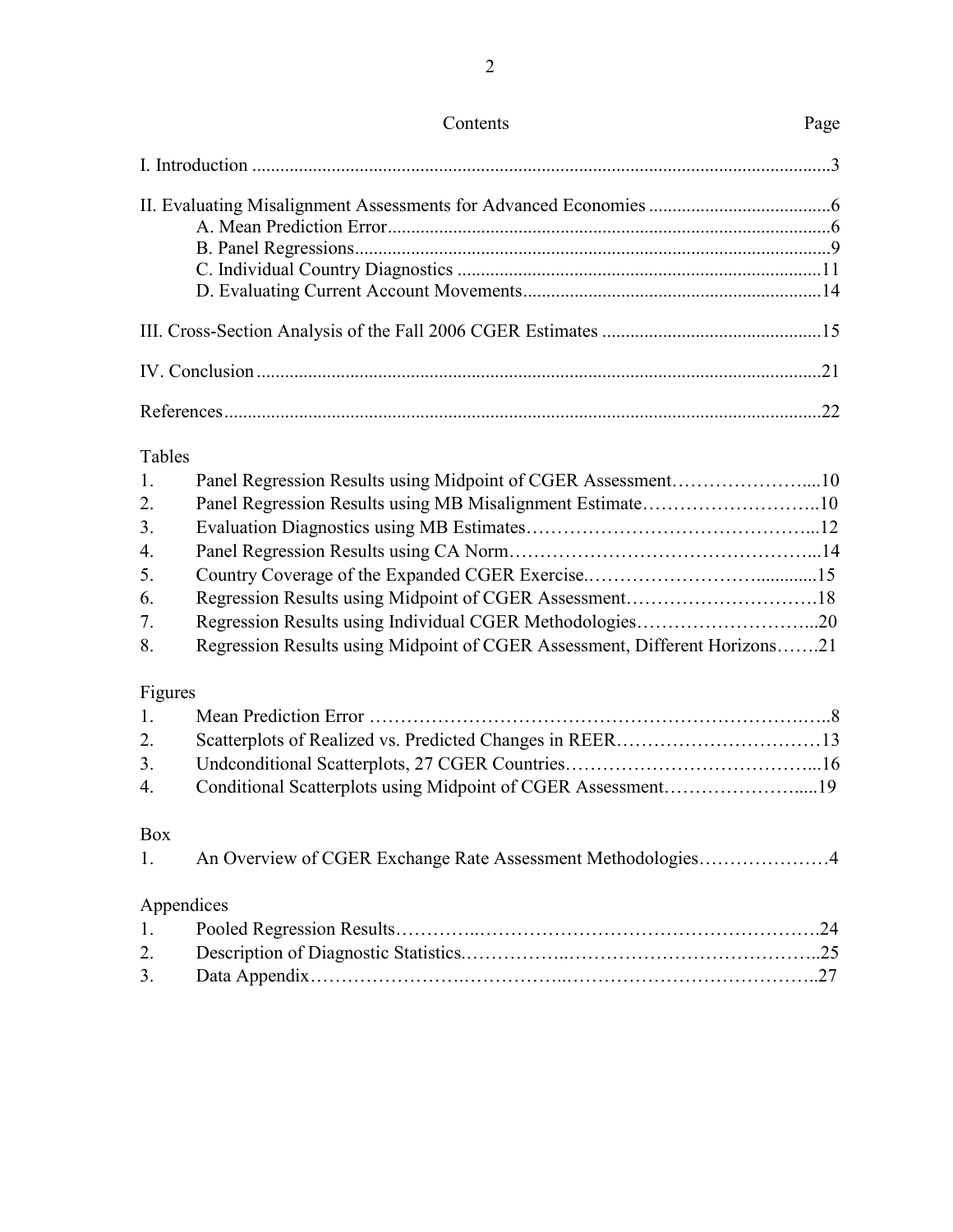#### **I. INTRODUCTION**

Exchange rate assessments—estimates of whether or not a country's exchange rate is broadly in line with fundamentals—play a central role in IMF surveillance. The recent 2007 Decision on Bilateral Surveillance has renewed the IMF's mandate in this area, placing particular emphasis on the role of exchange rate policies in achieving external stability (IMF, 2007). Since 1997, the IMF Consultative Group on Exchange Rate issues (CGER)—an internal working group—has been conducting biannual exchange rate assessments for a number of countries from a multilateral perspective. The initial exercise consisted of assessments for the G-7 economies: Canada, France, Germany, Italy, Japan, the United Kingdom, and the United States. Coverage was expanded in 1998 to include six more industrial countries (Australia, Denmark, New Zealand, Norway, Sweden, and Switzerland), and more substantially in 2006 to cover 27 advanced and emerging market economies.

The notion of equilibrium that underpins the CGER exercise is one of internal and external balance.<sup>1</sup> Internal balance is associated with a zero output gap for the economy, while external balance is associated with an "equilibrium" current account balance (estimated as a function of economic fundamentals) and with a sustainable net external (asset or liability) position. Beyond this notion of equilibrium, reduced-form relationships between the real exchange rate and macroeconomic fundamentals have also been employed as a measure of misalignment. An overview of the different methodologies used by CGER in conducting its exchange rate assessments is provided in Box 1.

The objective of this paper is to evaluate the predictive power of the CGER assessments of exchange rate misalignments.<sup>2</sup> We carry out this exercise by comparing estimated misalignments, based on different vintages of CGER assessments, to subsequent movements in the respective countries' real effective exchange rate (REER). The degree to which these subsequent movements are in the direction of reducing the misalignment is used as the basic metric of how well the assessments have performed. The manner in which this comparison is made differs according to the length of the available sample. For assessments of advanced economies, for which we have the longest sample, a panel approach is used, where comparisons are made for both 3-year and 5-year horizons. For the wider set of advanced and emerging market economies that have been included in the CGER exercise since 2006, a cross-sectional analysis of exchange rate movements between 2006 and 2008 is performed instead.

 $\overline{a}$ 

 $<sup>1</sup>$  A more detailed discussion is provided in Isard and Faruqee (1998), Isard et al. (2001), and Lee et al. (2008).</sup> For a survey of related methodologies used to estimate equilibrium exchange rates, see Williamson (1994) and Hinkle and Montiel (1999).

 $2^2$  CGER exchange rate assessments are classified by the IMF as "Strictly Confidential," due to potential market sensitivity of IMF views on exchange rate misalignments (although CGER assessments do not necessarily reflect the IMF's official view on exchange rates). As a result, this paper does not provide information on assessed misalignments for specific countries. However, the methodologies used by CGER are public (see, for example, Lee et al. 2008), and interested parties can produce similar misalignment estimates based on publicly available information.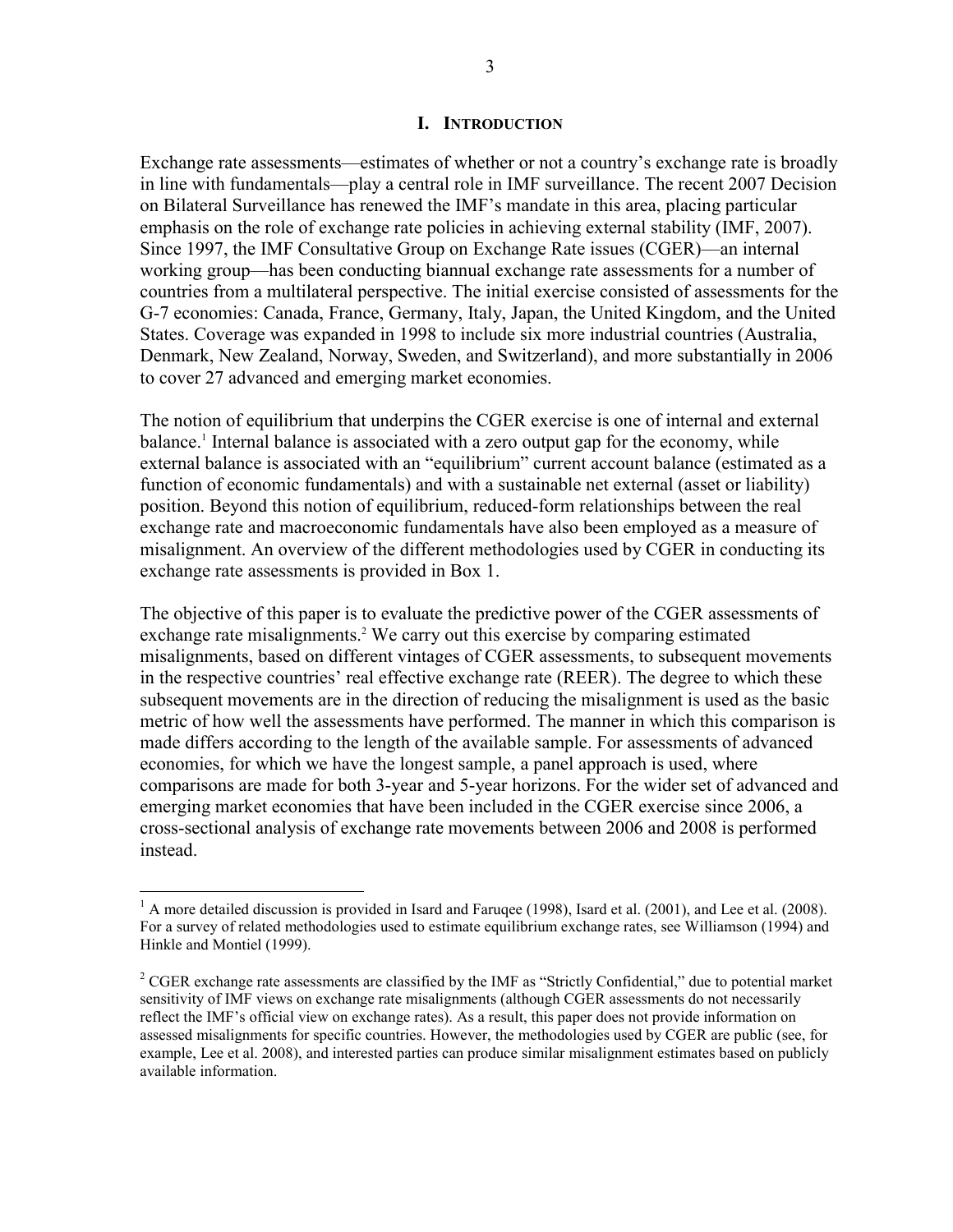## **Box 1: An Overview of CGER Exchange Rate Assessment Methodologies**

**CGER has used a number of complementary methodologies to assess exchange rates.** The three methodologies currently in use—the macroeconomic balance approach, a reducedform equilibrium real exchange rate approach, and an external sustainability approach—are summarized here, with further details including regression estimates, data sources, and robustness tests available in Lee et al. (2008). Earlier versions of the MB approach have been used since 1997 to provide assessments for a number of advanced economies, and a precursor of the ERER approach has been in place since 2000. Revised and extended methodologies were developed in late 2006 to provide assessments for a wider set of countries, covering both industrial and emerging market countries.

The **macroeconomic balance (MB) approach** calculates the difference between the current account balance projected over the medium term at prevailing exchange rates, and an estimated equilibrium current account balance or "CA norm." The latter is a function of medium-term determinants of the savings-investment balance, such as demographic factors (population growth and old-age dependency), the fiscal balance, and level and growth rate of output per capita. The exchange rate adjustment that would eliminate this difference over the medium term—a horizon over which domestic and partner-country output gaps are closed and the lagged effects of past exchange rate changes are fully realized—is obtained using country-specific elasticities of the current account with respect to the real exchange rate.

The reduced-form **equilibrium real exchange rate (ERER) approach** estimates an equilibrium, statistical, relationship between the real exchange rate for each country and macroeconomic fundamentals such as the net foreign asset (NFA) position of the country, relative productivity differentials between the tradable and nontradable sectors, and the terms of trade. The exchange rate misalignment is then calculated as the difference between the estimated equilibrium real exchange rate, based on medium-term projections of the fundamentals, and its current value.

The **external sustainability (ES) approach** calculates the difference between the current account balance projected over the medium term at prevailing exchange rates, and the balance that would stabilize the NFA position of the country at some benchmark level. Using the same elasticities as in the MB approach, this difference is translated into the real exchange rate adjustment that—over the medium term—would bring the current account balance in line with its NFA-stabilizing level.

The three misalignment estimates are then combined to give an **overall assessment**, using simple criteria. If the average of the three misalignments is within five percent of zero, or if all three misalignments are less than 10 percent in absolute value, then the currency is assessed to be broadly in line with fundamentals. Otherwise, the approximate midpoint of the three estimates (when all three estimates are within 10 percentage points of each other) or a range encompassing all three estimates (when the estimates are at least 10 percentage points apart) is used as the assessment.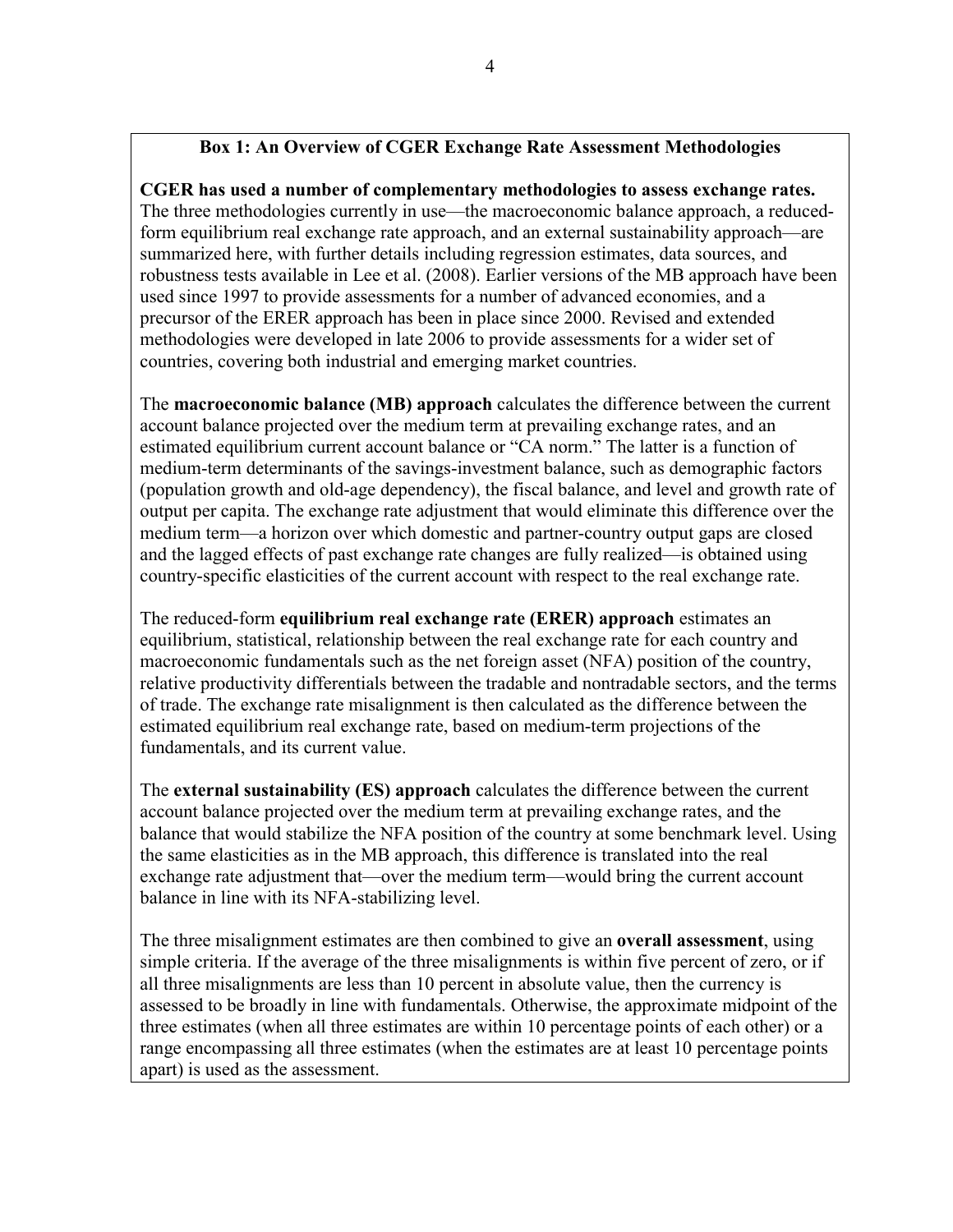The methodologies employed in this paper are based on standard tools used to assess forecasting models.<sup>3</sup> Several caveats should be noted, however. First, CGER assessments are not designed to be forecasts, especially over short horizons. Instead, they are assessments of the current value of the real exchange rate relative to an equilibrium that is based on mediumterm projections of underlying economic fundamentals. Deviations from equilibrium can be, and often are, persistent. Second, misalignments can be closed or narrowed by movements in fundamentals, without any changes in the real exchange rate. Third, even for the G-7 countries for which we have the longest sample, we have at most only 18 usable observations per country, comprising the bi-annual assessments from 1997 to 2005 (when using a 3-year prediction window to 2008). Given these data limitations, caution should be exercised when interpreting the individual-country diagnostic statistics presented in this paper, especially those that rely on large-sample asymptotics. Despite these caveats, the usefulness of the assessments as a surveillance tool will be buttressed if they have some predictive power over medium-term real exchange rate movements, and it is for this purpose that we conduct this exercise.

In addition to evaluating the performance of CGER exchange rate assessments, we also test the predictive power of estimated deviations of current accounts from their equilibrium values. As mentioned earlier, the external equilibrium concept underlying CGER assessments involve a measure of an equilibrium current account based on medium-term forecasts of economic fundamentals.<sup>4</sup> Similar to the exercise conducted for exchange rate misalignments, we compare movements in current account balances over 3- and 5-year horizons with the initial deviation from the estimated current account norm.

The results in this paper show that exchange rate misalignment assessments for advanced economies based on CGER methodologies contain predictive power over subsequent movements in real exchange rates, especially over a 5-year horizon. The results are more pronounced once changes in fundamentals over the prediction horizon are controlled for. At an individual country level, the CGER assessments outperform a benchmark random-walk model for roughly half of the countries in the sample. As documented in much of the academic literature beginning with Meese and Rogoff (1983), the random walk model is an exceptionally difficult benchmark to beat and the fact that the CGER assessments perform better in a large proportion of the sample is promising. On the other hand, assessments are shown to have very high systematic errors, which indicates that estimated misalignments have been very persistent. On average, currencies that were assessed to be undervalued tend to remain undervalued, and currencies that were assessed to be overvalued tend to remain overvalued, even over a 5-year horizon.

 $\overline{a}$ 

 $3$  See, for example, Timmerman (2007). The purpose of this paper is not to perform robustness tests of a specific model; extensive tests of the current CGER models were performed, and are reported in Lee et al. (2008). Rather, we are evaluating the predictive performance of CGER assessments, which are based not only on several exchange rate models, but also reflect subjective views of IMF staff, e.g., medium-term projections of macroeconomic variables that are inputs into the CGER assessments.

<sup>&</sup>lt;sup>4</sup> See Debelle and Faruqee (1996) for details on earlier versions of the estimation procedure. A description of the updated methodology and estimates is provided in Lee et al. (2008).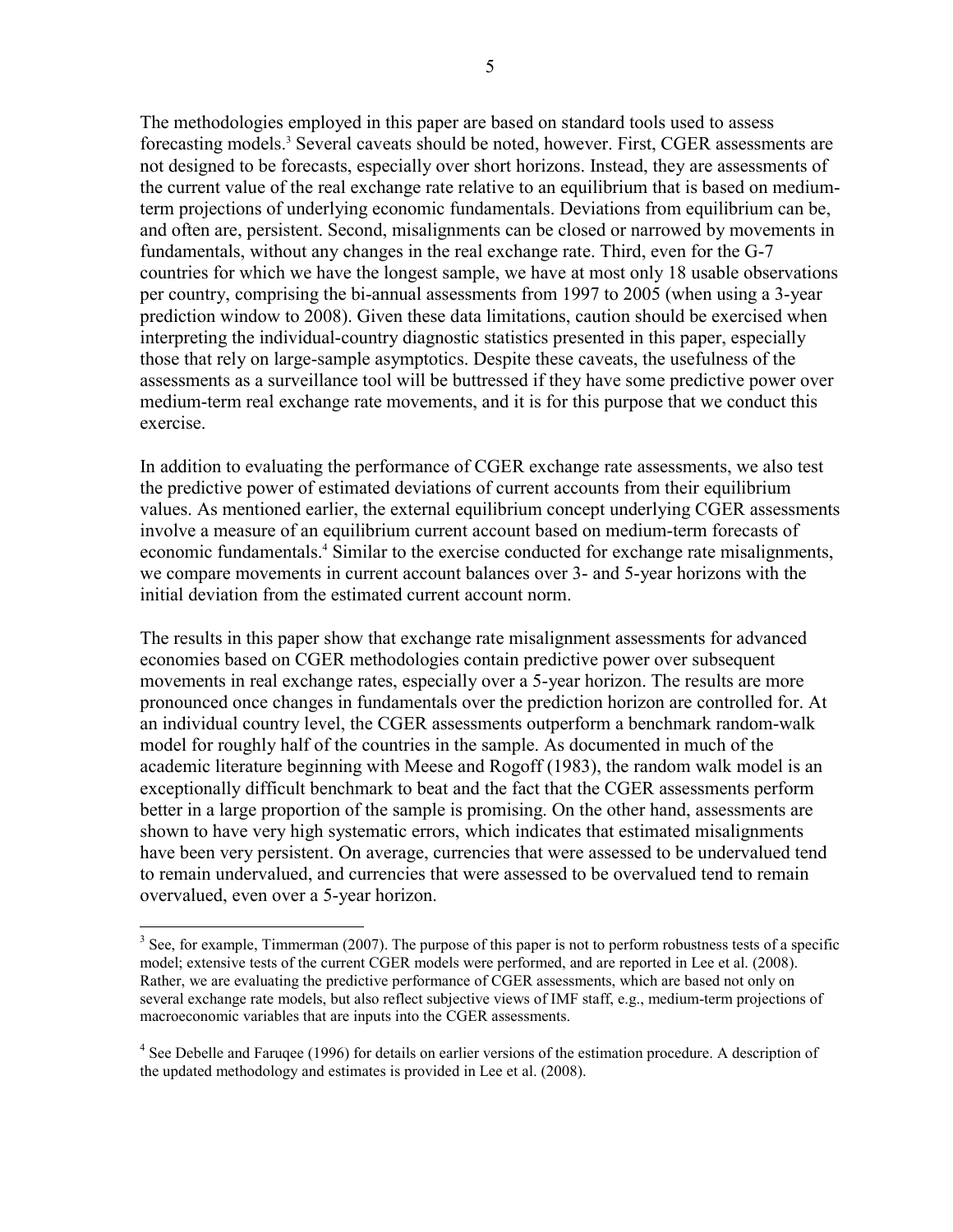The results are also supportive of predictions regarding movements in current account balances of countries—that is, changes in current account balances have been in the direction towards eliminating the gaps with their estimated norm values. As in the case of the exchange rate assessments, the results are more promising over longer time horizons and after controlling for changes in fundamentals.

In the case of the wider set of advanced and emerging market countries that constitute the updated CGER assessment methodology, a cross-sectional analysis of misalignment estimates produces encouraging results. Given the short horizon being considered, it is crucial to control for potential short-run determinants of exchange rate movements, particularly interest rate differentials, as well as for the possibility that fundamentals and hence the equilibrium REER may have adjusted. We find that short-term interest rates have indeed been strong drivers of recent exchange rate movements, and that changes in fundamentals have also moved currencies. Once these factors are controlled for, exchange rates move in the direction predicted by CGER, closing about two-thirds of the estimated gap over the past two years. We also find that the midpoint of the CGER assessment range (which is based on the three methodologies described in Box 1) does better than the individual misalignment estimates, underscoring the value of using a complementary set of methodologies.

The rest of the paper is organized as follows: Section II evaluates CGER's exchange rate assessments for advanced economies for which we have the longest sample. In Section III, we carry out a cross-sectional analysis based on the expanded set of countries and the most recent CGER exchange rate assessment methodologies. Finally, Section IV concludes.

## **II. EVALUATING MISALIGNMENT ASSESSMENTS FOR ADVANCED ECONOMIES**

Between 1997 and 2006, assessments of exchange rate misalignments using CGER methodologies were only conducted for a subset of advanced countries. The eleven economies that comprised the sample are Australia, Canada, Denmark, the euro area, Japan, New Zealand, Norway, Sweden, Switzerland, the United Kingdom, and the United States.

The assessments carried out during this period were based on two methodologies—the MB approach, and a reduced-form econometric estimation that was a precursor of the current ERER methodology (see Box 1 for details). Assessments of misalignments were presented as either a point estimate using the MB approach, or as a range encompassing both methodologies. In the empirical exercise that follows, we use both the MB point estimate as well as the midpoint of the assessment range.

## **A. Mean Prediction Error**

We begin the evaluation by examining the mean prediction error. If one were to use CGER misalignments to predict subsequent REER changes, the expected change would be given by the *negative* of the misalignment—e.g., if a currency is assessed to be 20 percent overvalued,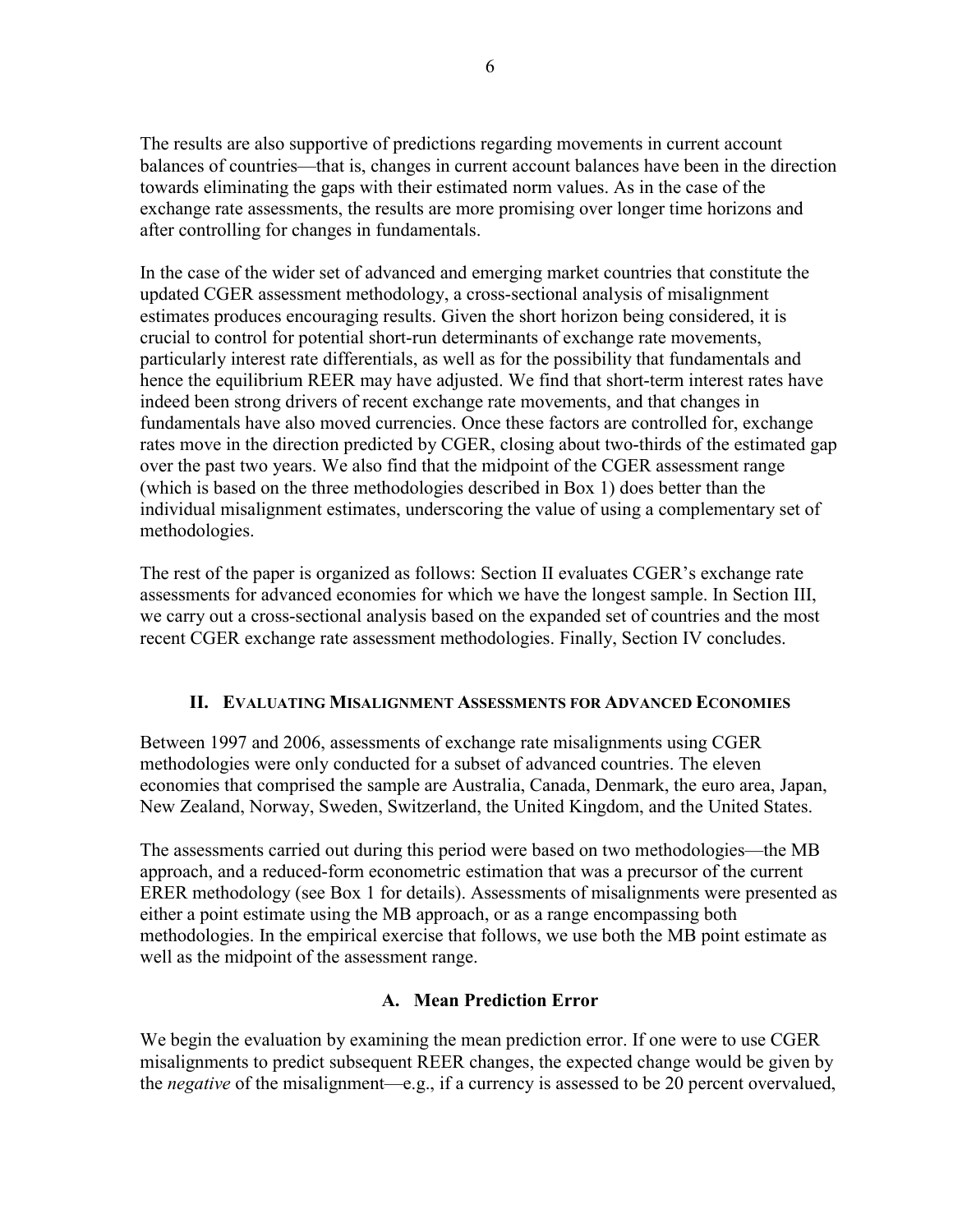the expected REER change would be –20 percent. We can define the prediction error for period *t* as

$$
e_{it} = (\ln(REER_{i,t+3/5}) - \ln(REER_{i,t})) - (-Misalignment_{i,t})
$$
\n(1)

where  $REER_{i,t+3/5}$  refers to country *i*'s REER either 3 years or 5 years after the assessment period,<sup>5</sup> and *REER<sub>i,t</sub>* refers to the REER at the time the assessment was made; as a result, only assessments up to 2005 (for the 3-year horizon) and up to 2003 (for the 5-year horizon) are included in these evaluations. *Misalignment<sub>i,t</sub>* is the estimated REER misalignment (either the midpoint of the CGER assessment range or the MB misalignment) for country *i* at time *t*. Running a regression of  $e_t$  on a constant,

$$
e_t = \alpha + \varepsilon_t \tag{2}
$$

and evaluating whether  $\alpha = 0$  generates the mean prediction error and provides an evaluation of the bias of CGER misalignments. We do this for the full sample, as well as for individual country subsamples.

The top bars in Figures 1(a) and 1(b) show mean prediction errors for the full sample, at the 3- and 5-year horizon. The magnitude of the full-sample mean prediction error ranges between +0.6 percent and -3.2 percent, and is not significantly different from zero (using a simple Student's *t*-test). At first glance this would suggest the lack of systematic prediction errors, but this is not the case—the rest of Figures 1(a) and 1(b) show that mean prediction errors are large and positive for some countries and large and negative for others.<sup>6</sup>

Further examination reveals that these systematic (country-specific) prediction errors arise because misalignments are persistent. If one divides the sample based on whether currencies are assessed to be over- or undervalued (bottom bars of Figures  $1(a)$  and  $1(b)$ ), one finds that CGER misalignments tend to underpredict for overvalued currencies (the subsequent depreciation is less than the assessed overvaluation) and overpredict for undervalued currencies (the subsequent appreciation is less than the assessed undervaluation). Put differently, "predictions" based on CGER misalignments get the magnitudes wrong—the magnitude of subsequent real exchange rate changes is often smaller than the assessed misalignments. As noted in the introduction, however, CGER assessments are not meant to be optimal forecasts, but estimates of where a currency is relative to its equilibrium level.

1

 $<sup>5</sup>$  We use 3- and 5-year horizons—as opposed to a shorter horizon of, say, one year—because evidence from</sup> error-correction models (e.g., Ricci et al. 2008) suggests slow convergence of the actual REER to the equilibrium REER, with an estimated convergence half-life of about 2½ years.

<sup>6</sup> Countries are not identified, for reasons described in footnote 2.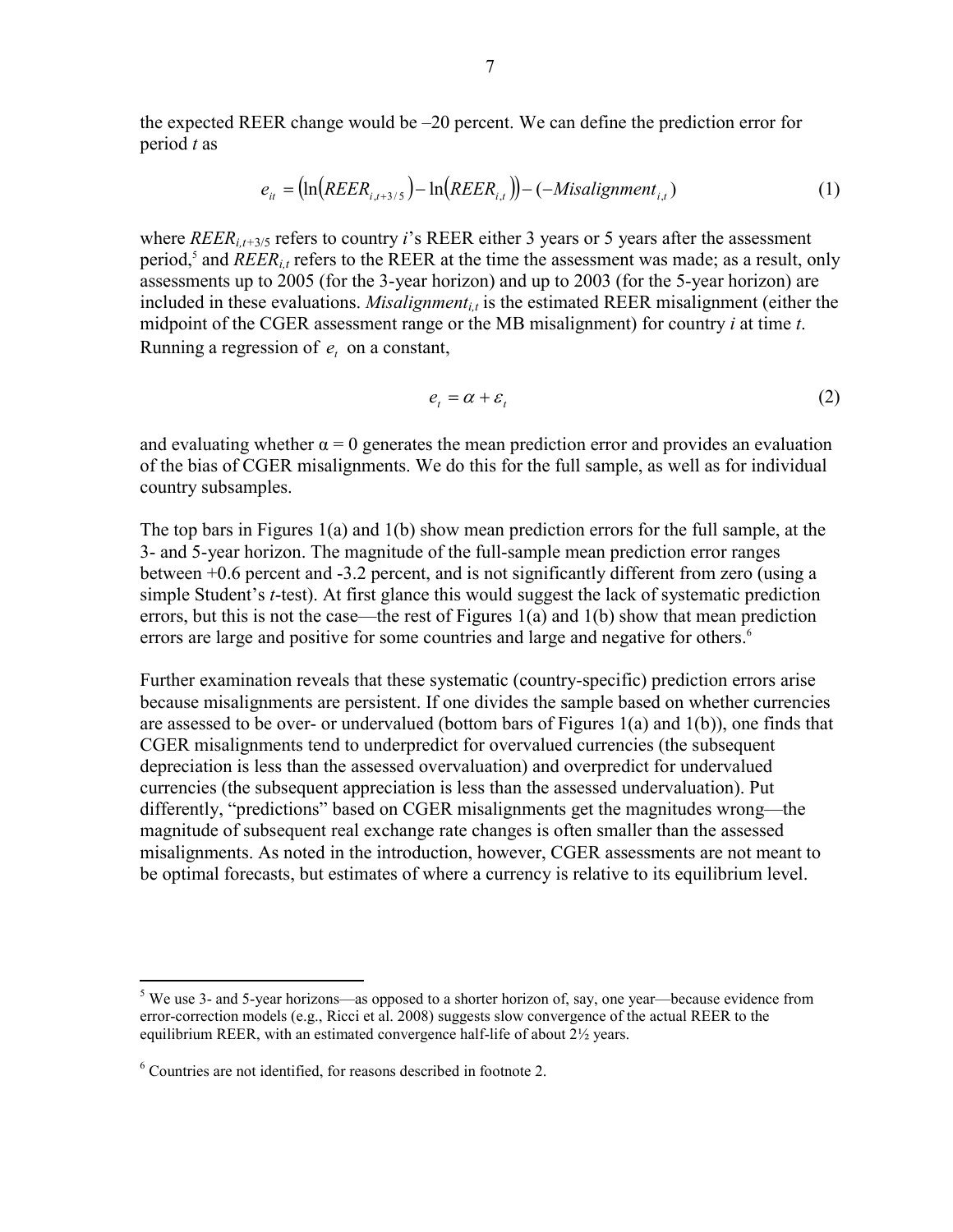

#### Figure 1. Mean Prediction Error (in percent)



b. Using the Midpoint of the CGER Assessment Range



Note: The bars show the mean prediction error (defined as actual REER change minus predicted REER change), for the full sample and for individual countries, using 3- and 5-year forecast horizons. The top panel uses the negative of the MB misalignment as the prediction, while the bottom panel uses the negative of the CGER assessment midpoint as the prediction. Countries are not identified, for reasons described in footnote 2.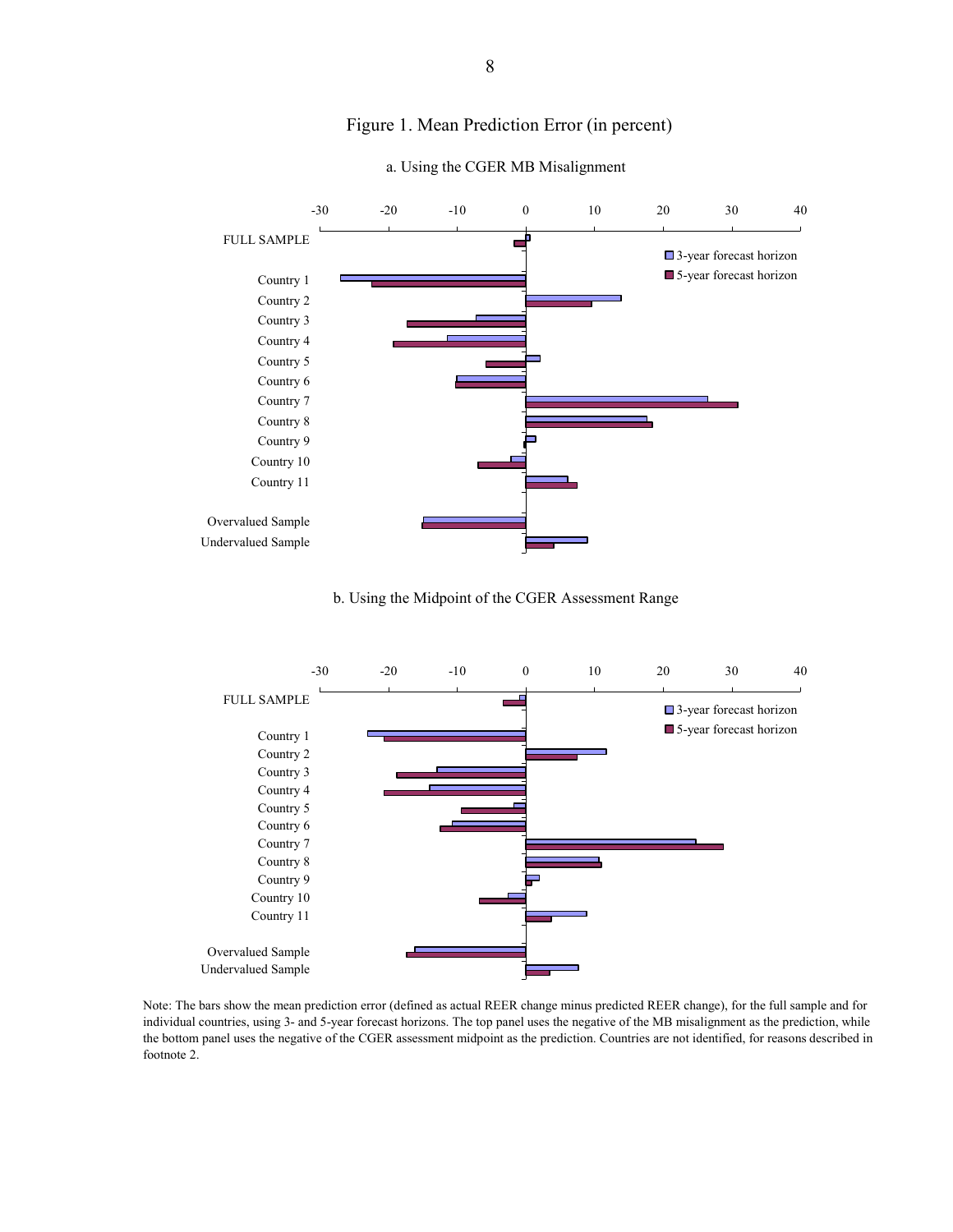#### **B. Panel Regressions**

We now turn to evaluating CGER misalignments using a panel regression framework. The basic specification that we use to evaluate the misalignment estimates is as follows:

$$
\ln\left(REER_{i,t+3/5}\right) - \ln\left(REER_{i,t}\right) = \beta_1 \cdot Misalignment_{i,t} + \nu_i + \varepsilon_{i,t}
$$
 (3)

In light of the systematic differences across countries documented in Figure 1, countryspecific fixed effects are estimated.<sup>7</sup> Some readers, however, may be interested in seeing the pooled regression results, so for completeness these are reported in Appendix I.

The slope coefficient,  $\beta_1$ , measures the sensitivity of subsequent exchange rate changes to variations in CGER misalignments. A negative value for  $\beta_1$  would imply that more highly overvalued (undervalued) currencies tend to experience larger depreciations (appreciations) of their real exchange rate over the specified horizon.

As mentioned in the introduction, misalignments in exchange rates can also be narrowed or eliminated through changes in fundamentals, reducing the required adjustment in exchange rates.<sup>8</sup> To control for this, we include as a regressor the change in fundamentals over the 3- or 5-year horizon, as proxied by the change in the estimated equilibrium exchange rate. The modified specification of the regression equation is as follows:

$$
\ln\left(REER_{i,t+3/5}\right) - \ln\left(REER_{i,t}\right) = \beta_1 \cdot Misalign_{i,t} + \beta_2 \cdot \Delta Fundamentals_{i,t+3/5} + \nu_i + \varepsilon_{i,t} \tag{4}
$$

where the coefficient  $\beta$ , captures the effect of changes in fundamentals on changes in exchange rates. The change in fundamentals in this context is measured by the change in the estimated equilibrium exchange rate. We should expect that an improvement in fundamentals (i.e. a more appreciated equilibrium real exchange rate) should be associated with an appreciation of the actual real exchange rate, other things equal. As such,  $\beta_2$  is expected to have a positive sign.

The results based on panel regression estimates of equations (3) and (4) are presented in Tables 1 and 2.<sup>9</sup> Table 1 shows the results using the midpoint of the assessments while Table

 $\overline{a}$ 

<sup>9</sup> Robust standard errors are computed to address the serial correlation induced by the use of overlapping observations, as noted in Hansen and Hodrick (1980). Country fixed effects are not reported in Tables 1 and 2,

9

 $<sup>7</sup>$  The Hausman (1978) test that the error term is uncorrelated with the regressors rejects the null hypothesis for</sup> many of the regressions below, suggesting that fixed-effects estimation is more appropriate than random-effects estimation. Similar results obtain when using random-effects estimation (not reported).

 $8$ <sup>8</sup> The "fundamentals" used to calculate the equilibrium exchange rate at time  $t$  reflects not just current macroeconomic conditions at time *t*, but also projections of future macroeconomic conditions made at time *t*. To the extent that changes between time *t* and *t+k* were in line with these projections, there is no "change in fundamentals;" it is only when realizations are different from the projected path, or there is a shift in projections, that we have a "change in fundamentals."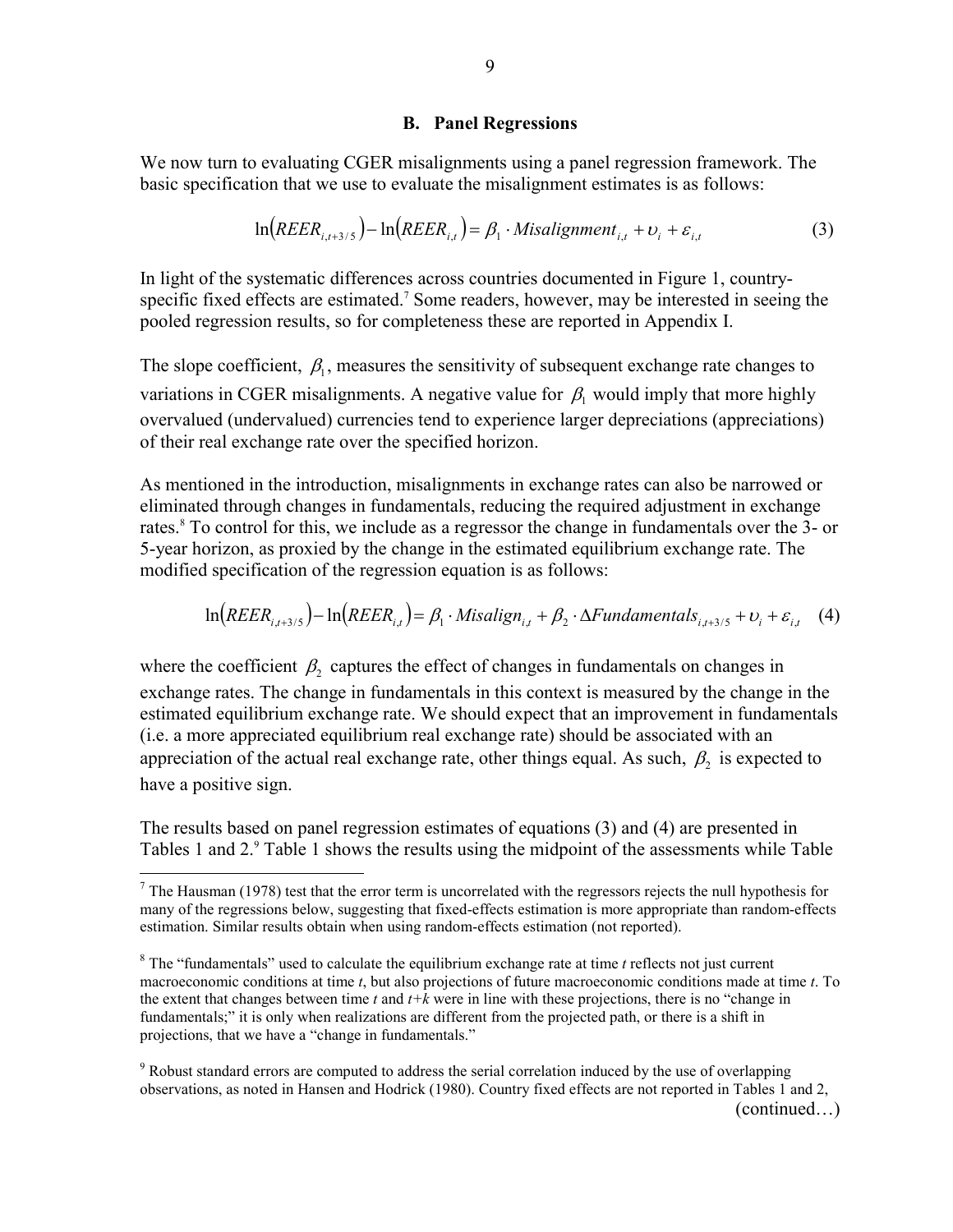2 shows the results using the point estimates of the MB approach. The following aspects of the results are noteworthy:

- First, the coefficient  $\beta_1$  is significantly negative in all specifications. Higher assessments of exchange rate overvaluation (undervaluation) are associated with larger subsequent depreciations (appreciations).
- Second, for both the midpoint of the assessments and the point estimate of the MB approach, the magnitude of  $\beta_1$  is higher at the 5-year horizon than at the 3-year horizon specifications. This suggests a greater (though not significantly greater) tendency for the real exchange rate to move towards its estimated equilibrium over a longer horizon. This is a reassuring result, as the CGER methodologies employ a medium-term perspective in formulating its assessments, where the medium-term is often thought of as five years, the forecast horizon of the World Economic Outlook.
- Third, the coefficient  $\beta_2$  is positively signed, as expected, indicating that improvements in fundamentals are associated with more appreciated exchange rates. Once this is controlled for, the effect of higher misalignments on exchange rates are more pronounced.

|                                                      | Dependent Variable: Actual Change in REER |              |              |                       |
|------------------------------------------------------|-------------------------------------------|--------------|--------------|-----------------------|
|                                                      | Over a 3-year horizon                     |              |              | Over a 5-year horizon |
| Misalignment from Midpoint of Assessment $(\beta_1)$ | $-0.55$                                   | $-0.70$      | $-0.80$      | $-0.82$               |
|                                                      | $[5.48]$ ***                              | $[7.22]$ *** | $[4.13]$ *** | $[5.12]$ ***          |
| Change in MB Fundamentals                            |                                           | 0.52         |              | 0.38                  |
|                                                      |                                           | $[4.32]$ *** |              | $[6.01]$ ***          |
| $H_0: \beta_1 = -1$                                  | $P = 0.0013$                              | $P = 0.0124$ | $P = 0.3167$ | $P = 0.2750$          |
| <b>Observations</b>                                  | 165                                       | 165          | 121          | 121                   |
| R-squared                                            | 0.14                                      | 0.44         | 0.27         | 0.47                  |

#### **Table 1. Panel Regression Results using Midpoint of CGER Assessment**

Robust t statistics in brackets

\* significant at 10%; \*\* significant at 5%; \*\*\* significant at 1%

#### **Table 2. Panel Regression Results using MB Misalignment Estimate**

|                                            | Dependent Variable: Actual Change in REER      |              |              |              |
|--------------------------------------------|------------------------------------------------|--------------|--------------|--------------|
|                                            | Over a 3-year horizon<br>Over a 5-year horizon |              |              |              |
| Misalignment from MB estimates $(\beta_1)$ | $-0.47$                                        | $-0.86$      | $-0.83$      | $-1.07$      |
|                                            | $[2.76]$ **                                    | $[8.71]$ *** | $[3.14]$ **  | $[5.69]$ *** |
| Change in MB Fundamentals                  |                                                | 0.63         |              | 0.52         |
|                                            |                                                | $[6.41]$ *** |              | $[7.97]$ *** |
| $H_0: \beta_1 = -1$                        | $P = 0.0013$                                   | $P = 0.0124$ | $P = 0.3167$ | $P = 0.2750$ |
| <b>Observations</b>                        | 185                                            | 185          | 141          | 141          |
| R-squared                                  | 0.09                                           | 0.50         | 0.29         | 0.63         |

Robust t statistics in brackets

<u>.</u>

\* significant at 10%; \*\* significant at 5%; \*\*\* significant at 1%

but follow a pattern very similar to the mean prediction errors reported in Figure 1; the correlation between them is 0.98.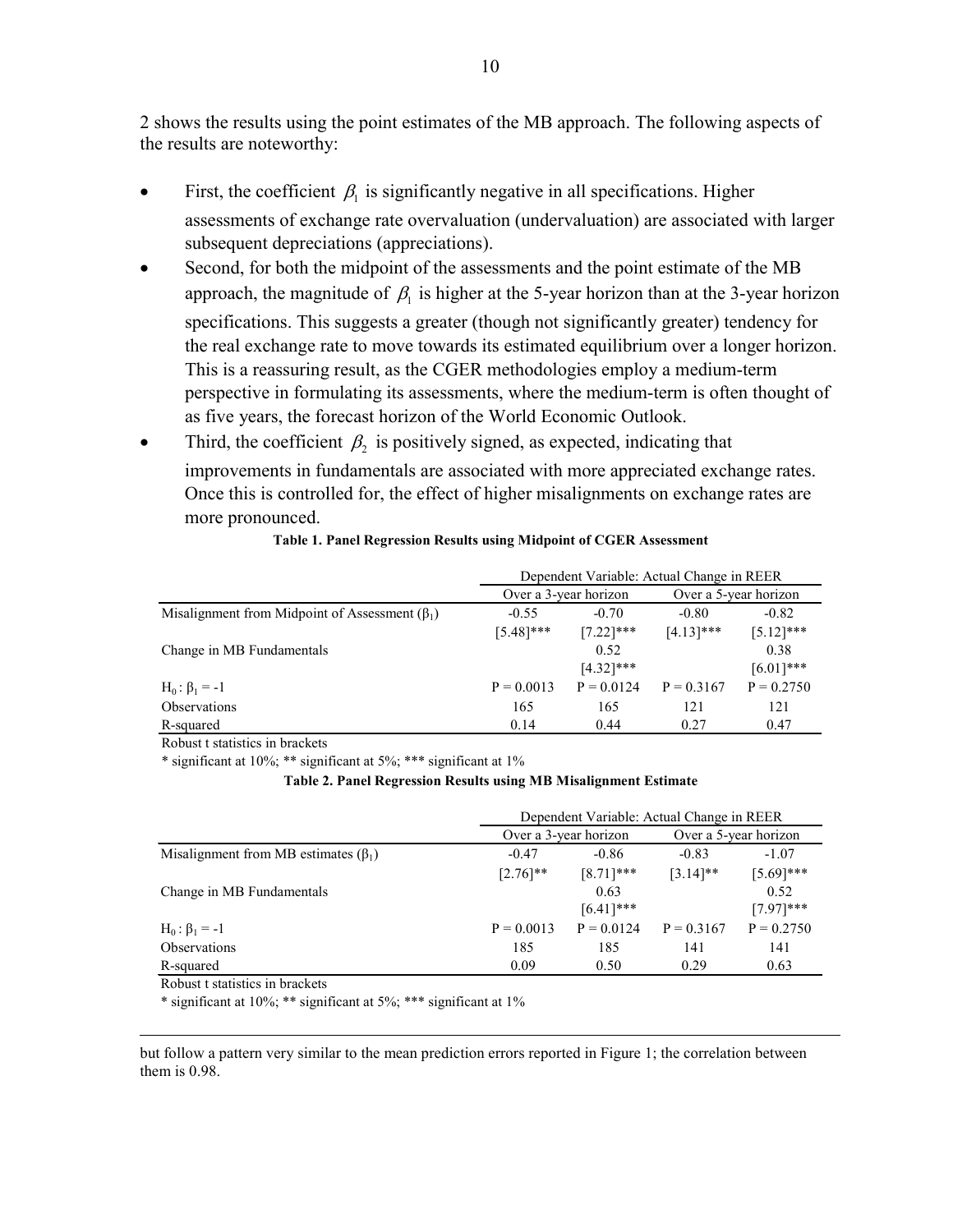## **C. Individual Country Diagnostics**

We now assess the performance of CGER misalignment estimates at an individual country level. Data limitations become an important issue here. For each country, we have at most 18 observations comprising the biannual assessments from 1997 to 2005. Given the limited data sample, we rely on a different set of diagnostic tools from the regression specifications in equations (3) and (4).

Three basic diagnostic statistics are used to assess the CGER misalignment estimates at an individual-country level: mean square error (MSE), the "direction of change" statistic, and Theil's U-Statistic.<sup>10</sup>

MSE, a standard metric of predictive performance, in this instance measures the squared distance between the estimated misalignment and the subsequent movement in the real exchange rate. We decompose the MSE into three components—bias, variance and covariance—that allow us to identify the main components of the errors. The "bias" component of the MSE reflects systematic error, in the sense that it captures the degree to which the deviation between the average values of the misalignment estimate and the subsequent exchange rate movements contribute to the overall MSE. The "variance" component of the error instead reflects the ability of the misalignment estimates to replicate the degree of variability in subsequent movements of the exchange rate. The portion of the MSE that is not explained by the bias and the variance component will, by construction, be attributed to the "covariance" component. Ideally, we would like the "covariance" component to be the main driver of the MSE for a particular country. A high "bias" component instead implies that misalignments are persistent—exchange rates that are overvalued or undervalued tend to remain so even after 3 or 5 years.

The direction of change statistic, on the other hand, gives us the proportion of instances where the realized change in the REER was in the same direction as the change predicted in the misalignment estimates. A ratio that is significantly greater than  $\frac{1}{2}$  would tell us that the model has been more successful in predicting the sign of the change in the REER than the flip of a fair coin. In the exercise that follows, we measure significance based on a binomial distribution with  $p = 0.5$ .

Ever since Meese and Rogoff (1983), the standard benchmark against which the MSE of an exchange rate model is compared to is that of a random walk. To subject the CGER assessments to the same test, the third diagnostic that we employ is Theil's (1966) U-statistic, which is the ratio of the MSE of the CGER "prediction" to that of the random walk. A value less than 1 indicates that the model has a lower MSE than the random walk. The Diebold and Mariano (1995) statistic is used to provide an assessment of whether the difference vis-à-vis the random walk is significantly different from one. This statistic, however, relies on an asymptotic variance measure, which may not be appropriate for small samples.

1

 $10$  Details of the various diagnostic statistics are given in Appendix II.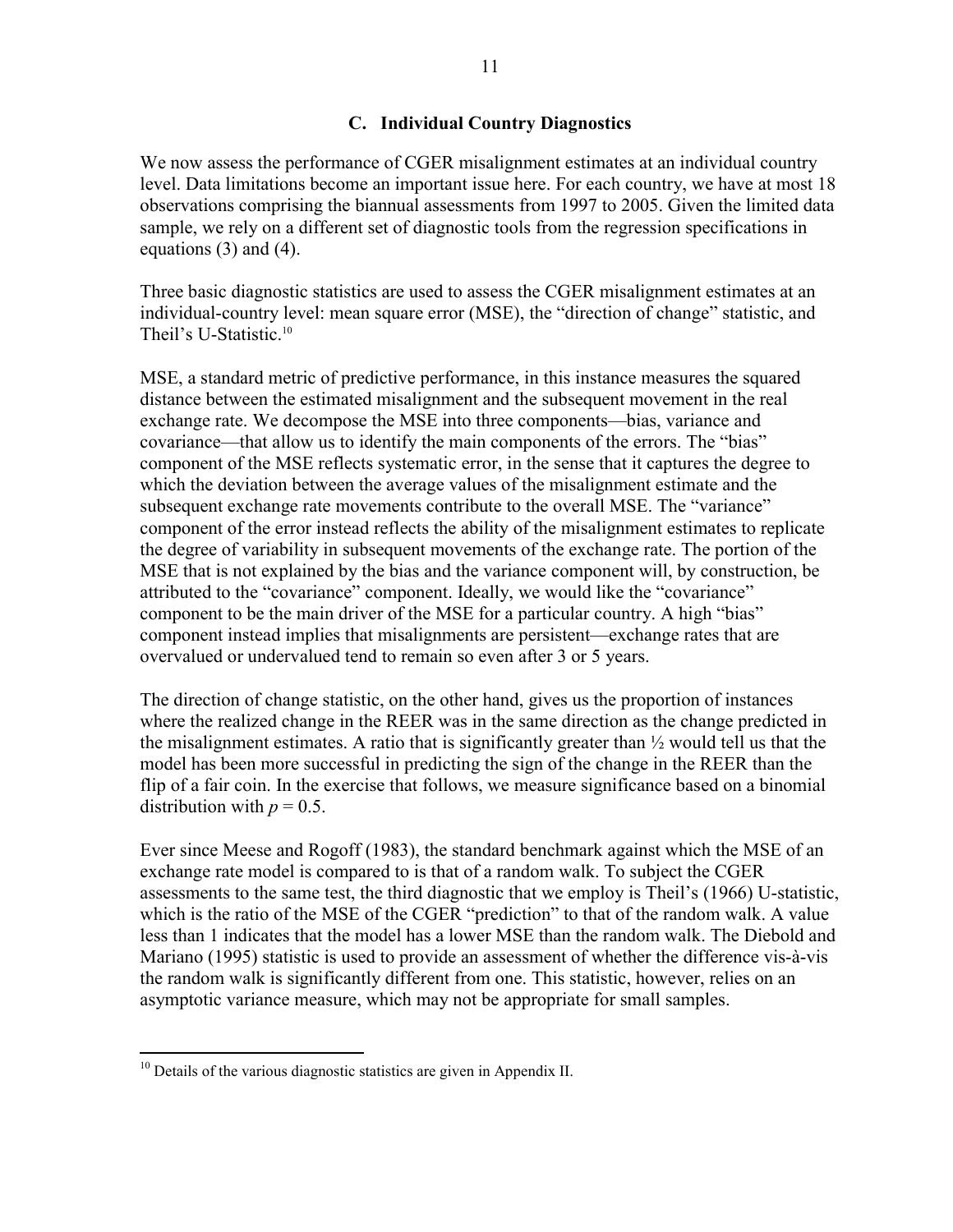Table 3 presents the diagnostics for the point estimates of the MB approach for the individual countries, at 3- and 5-year horizons.<sup>11</sup> The reported mean-squared errors display a large variance across countries, with estimates for the Danish krone and the Canadian dollar occupying the low end of the distribution of errors, and estimates for the Japanese yen and the U.S. dollar being at the high end. The decomposition of the MSE indicates that the bias component accounts for a significant share of the error for majority of the currencies, including the U.S. dollar and the yen, even at a 5-year horizon, indicating that misalignments in these currencies tend to be persistent.

|                    | a. 3-year Horizon |             |                      |            |              |             |             |
|--------------------|-------------------|-------------|----------------------|------------|--------------|-------------|-------------|
|                    |                   |             | Decomposition of MSE |            | Direction of |             | Diebold-    |
| Currency           | <b>MSE</b>        | <b>Bias</b> | Variance             | Covariance | Change $1/$  | U-Statistic | Mariano 2/  |
| Australian Dollar  | 283.3             | 46%         | $1\%$                | 53%        | 0.50         | 1.17        | Equal       |
| Canadian Dollar    | 44.0              | 10%         | 50%                  | 40%        | 0.74         | 0.50        | <b>CGER</b> |
| Danish Krone       | 31.6              | 7%          | $1\%$                | 93%        | 0.56         | 1.12        | Equal       |
| Euro               | 218.2             | $2\%$       | 15%                  | 83%        | 0.50         | 1.10        | Equal       |
| Japanese Yen       | 847.5             | 83%         | 5%                   | 12%        | 0.26         | 1.93        | <b>RW</b>   |
| Norwegian Krone    | 161.0             | 23%         | $0\%$                | 77%        | 0.85         | 1.52        | Equal       |
| New Zealand Dollar | 190.0             | 28%         | 24%                  | 48%        | 0.50         | 0.89        | Equal       |
| Swedish Krona      | 253.1             | 76%         | $4\%$                | 20%        | 0.38         | 1.98        | <b>RW</b>   |
| Swiss Franc        | 340.6             | 92%         | $0\%$                | 8%         | 0.44         | 3.78        | <b>RW</b>   |
| Pound Sterling     | 150.3             | 67%         | $0\%$                | 33%        | 0.16         | 2.25        | <b>RW</b>   |
| U.S. Dollar        | 811.5             | 90%         | $0\%$                | 10%        | 0.58         | 3.13        | <b>RW</b>   |

|  | Table 3. Evaluation Diagnostics Using MB Estimates |  |  |
|--|----------------------------------------------------|--|--|
|  |                                                    |  |  |
|  |                                                    |  |  |

|                    |            | b. 5-year Horizon |                      |            |              |             |             |
|--------------------|------------|-------------------|----------------------|------------|--------------|-------------|-------------|
|                    |            |                   | Decomposition of MSE |            | Direction of |             | Diebold-    |
| Currency           | <b>MSE</b> | <b>Bias</b>       | Variance             | Covariance | Change       | U-Statistic | Mariano     |
| Australian Dollar  | 426.9      | 87%               | $0\%$                | 13%        | 0.58         | 0.91        | Equal       |
| Canadian Dollar    | 106.5      | 32%               | 60%                  | 9%         | 1.00         | 0.50        | <b>CGER</b> |
| Danish Krone       | 11.8       | 0%                | $7\%$                | 93%        | 0.92         | 0.60        | <b>CGER</b> |
| Euro               | 102.7      | 46%               | 8%                   | 46%        | 0.83         | 0.73        | <b>CGER</b> |
| Japanese Yen       | 984.0      | 97%               | $1\%$                | 3%         | 0.07         | 1.97        | <b>RW</b>   |
| Norwegian Krone    | 125.9      | 44%               | $0\%$                | 56%        | 0.78         | 1.58        | Equal       |
| New Zealand Dollar | 334.9      | 89%               | $4\%$                | 8%         | 0.75         | 0.83        | <b>CGER</b> |
| Swedish Krona      | 116.6      | 78%               | $2\%$                | 19%        | 0.58         | 2.35        | <b>RW</b>   |
| Swiss Franc        | 398.4      | 85%               | $0\%$                | 14%        | 0.50         | 3.92        | <b>RW</b>   |
| Pound Sterling     | 141.9      | 74%               | $0\%$                | 26%        | 0.13         | 1.95        | <b>RW</b>   |
| U.S. Dollar        | 573.2      | 87%               | $2\%$                | 10%        | 0.73         | 2.01        | <b>RW</b>   |

1/ The direction of change statistic gives the proportion of observations where the change in the REER was in the direction predicted by the misalignment. Bold values indicate statistics significantly different from 0.5 at the 5 percent level, based on the appropriate Binomial distribution.

2/ The Diebold-Mariano statistic is computed using MSE as the loss function and evaluated at the 10 percent significance level. We use both a maximum lag of 1 period and the automatic lag selection using the Schwarz criterion. Both lag specifications gave the same results. The benchmark for the Diebold-Mariano statistic is the random walk. "Equal" indicates that the difference between the two MSEs is not significant, "CGER" indicates that CGER misalignment has a significantly lower MSE, and "RW" indicates that the random walk model has a significantly lower MSE.

 $\overline{a}$ 

 $11$  Countries are named in Table 3 because no information is provided on country-specific misalignments. Diagnostics using the midpoint of the CGER assessment range produce similar results, and are not reported here. In particular, there was no systematic difference in either the MSE or the direction of change statistic between using the midpoint and the MB estimate.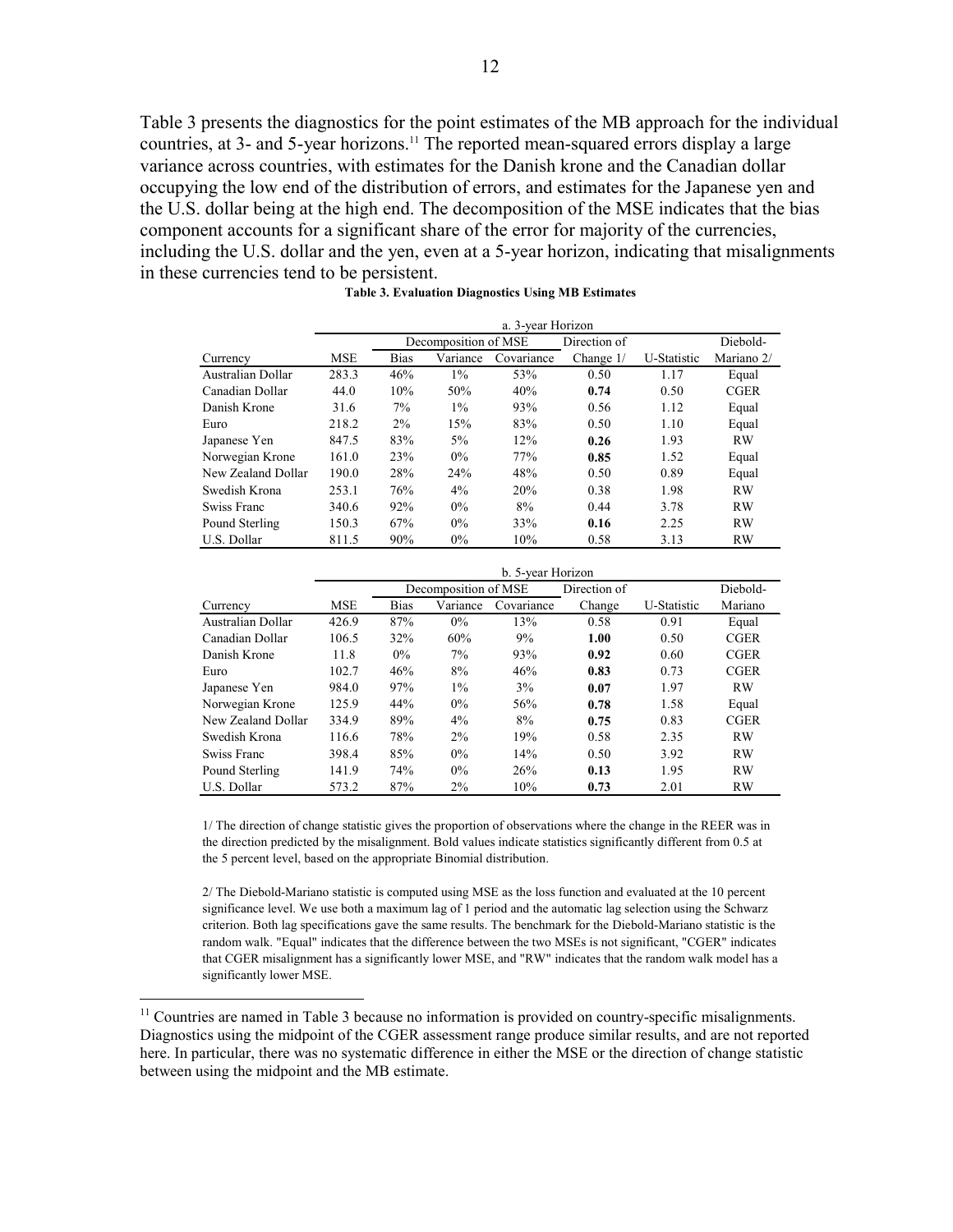With regard to the direction of change statistic, the MB estimates correctly predict the direction of subsequent exchange rate changes for 4 of the 11 countries at the three-year horizon, and for 8 of the 11 countries at the five-year horizon. The limited number of observations makes a rejection of the null hypothesis of 0.5 difficult. Even then, at the fiveyear horizon, there are six currencies for which the direction of change statistic is significantly larger than 0.5. CGER gets the direction of change wrong significantly less than half the time for the yen and the pound sterling. Very recent large movements in these two currencies were in the direction predicted by CGER misalignments, but are only reflected in the last observation of the sample. If the REERs for the yen and the pound sterling were to remain at current levels for the next three years, the diagnostic statistics for these two currencies would improve considerably: the direction-of-change statistic would increase from 26 percent to 44 percent for the yen, and from 16 percent to 36 percent for the pound sterling.

A visualization of the direction of change statistic can be obtained from a scatterplot of the actual changes in real exchange rates against their estimated misalignments, which is shown in Figure 2. The horizontal axis measures the MB misalignment estimate, with positive numbers indicating overvaluation, while the vertical axis measures the subsequent change in the real exchange rate over the following three or five years, with positive numbers indicating real effective appreciation. Ideally, observations should lie in the fourth (upperleft) and second (lower-right) quadrants, which would be consistent with an appreciation of undervalued currencies and a depreciation of overvalued currencies. In Figure 2, 64 percent of all observations lie in either the second or the fourth quadrants when observations are made at a 3-year horizon. This number increases to 69 percent when using a 5-year horizon.



Figure 2. Scatterplots of Realized vs. Predicted Changes in REER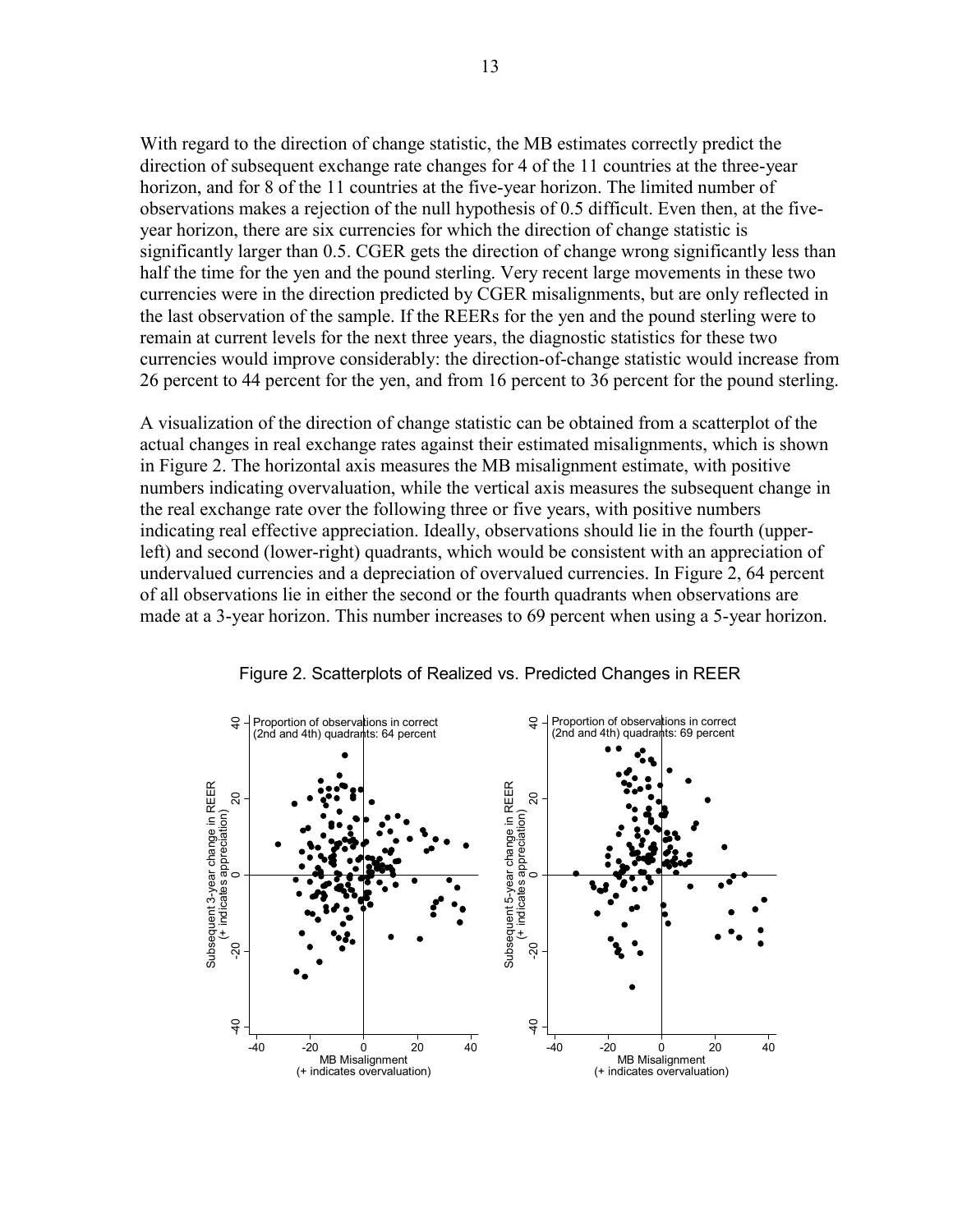We now turn our attention back to Table 3, in particular to the computation of the U-statistic, which measures the ratio of the mean square error based on CGER misalignment assessments to the mean-square error of the random walk model. At the 5-year horizon, we note that CGER misalignment estimates outperform the random walk model (a value of the U-statistic that is less than one) for 5 out of the 11 currencies. The random walk benchmark has typically proved to be a difficult benchmark to beat, so it is somewhat comforting that the CGER exercise manages to outperform it for about half the countries in the sample. It is noteworthy that most of these currencies are "commodity currencies", as analyzed in Chen and Rogoff (2003) and Cashin et al. (2004). Of these five currencies, four are found to have U-statistics that are significantly different from one based on the Diebold-Mariano test.

#### **D. Evaluating Current Account Movements**

As part of the estimation of exchange rate misalignments under the MB approach, a measure of the deviation of the current account of a country from the value consistent with its medium-term fundamentals (its "norm") is also computed. In this section, we analyze whether current account balances in countries have tended to move towards their "norm" values. The mean prediction errors for the current account are not reported here, but follow a pattern very similar to the mean prediction errors for the REER documented in Figure 1. A small overall mean prediction error masks substantial individual-country mean prediction errors, which arise because gaps between the actual current account and the estimated equilibrium current account tend to be persistent: subsequent current account movements are often smaller in magnitude than CGER's assessed "current account gap."

Analogous to the evaluation procedure used in the previous section, the basic equation used to evaluate the performance of the current account norm is as follows:

$$
\left(CA_{i,t+3/5} - CA_{i,t}\right) = \beta_1 \left(CA_{i,t} - \overline{CA}_{i,t}^{norm}\right) + \beta_2 \cdot \Delta \overline{CA}_{i,t+3/5}^{norm} + \nu_i + \varepsilon_{i,t} \tag{5}
$$

where  $CA_{i,t}$  refers to the current account to GDP ratio for country *i* at time *t*, and  $\overline{CA}_{i,t}^{norm}$  is the norm for country *i* estimated at time *t*.  $\Delta \overline{CA}_{i,t+3/5}^{norm}$  is the change in the estimated current account norm that, as in the previous section, captures changes in fundamentals that occur over the 3 or 5 year horizon. As in equations (3) and (4), we are interested in tests of whether  $\beta_1$  is (i) significantly negative and (ii) close to –1 in value. Table 4 below show the results from this regression.

|                                    | Dependent Variable: Actual Change in CA |               |              |                       |
|------------------------------------|-----------------------------------------|---------------|--------------|-----------------------|
|                                    | Over a 3-year horizon                   |               |              | Over a 5-year horizon |
| Deviation from CA Norm $(\beta_1)$ | $-0.76$<br>$-1.03$                      |               | $-0.68$      | $-0.85$               |
|                                    | $[6.88]$ ***                            | $[14.08]$ *** | $[4.03]$ *** | $[4.99]$ ***          |
| Change in CA Norm                  |                                         | 0.61          |              | 0.42                  |
|                                    |                                         | $[11.65]$ *** |              | $[2.99]$ **           |
| $H_0: \beta_1 = -1$                | $P = 0.0548$                            | $P = 0.7254$  | $P = 0.0930$ | $P = 0.4042$          |
| Observations                       | 163                                     | 163           | 130          | 130                   |
| R-squared                          | 0.39                                    | 0.56          | 0.54         | 0.69                  |

**Table 4. Panel Regression Results using CA Norm**

Robust t statistics in brackets

\* significant at 10%; \*\* significant at 5%; \*\*\* significant at 1%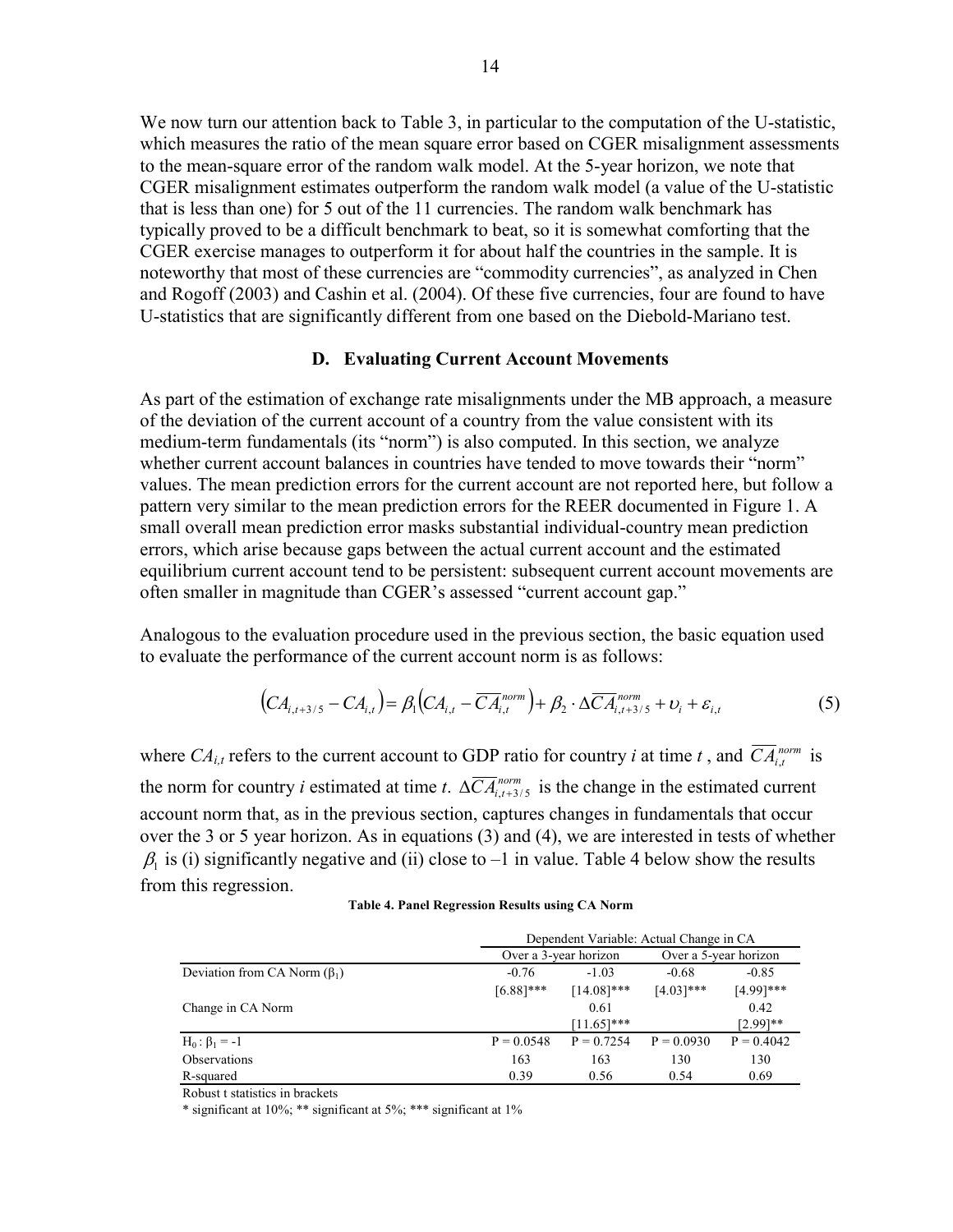Estimates of the coefficient on the current account gap variable presented in Table 4 show that current accounts that are away from their norm values tend to move in the direction towards eliminating the gap, and that they do so more for longer horizons than for shorter ones. As in the case for the REER misalignment assessments, the effect is also more pronounced once changes in fundamentals are accounted for.

## **III. CROSS-SECTION ANALYSIS OF THE FALL 2006 CGER ESTIMATES**

In the fall of 2006, the CGER exercise was substantially expanded and overhauled. In recognition of the growing importance of emerging markets in world trade and financial integration, CGER's country coverage was expanded to 27 advanced and emerging market economies (Table 5), representing 90 percent of world GDP and 80 percent of world trade (compared to 70 percent and 60 percent, respectively, using only the 11 advanced economies). The assessment methodologies were also overhauled: the MB and ERER methodologies are now based on estimates using a larger set of countries, and the ES methodology was added (see Lee et al. (2008) for details on the updated methodologies and Box 1 for a summary).

This section analyzes whether REERs have converged towards the equilibrium values estimated in the Fall 2006 CGER exercise, i.e., whether currencies assessed as overvalued have depreciated and currencies assessed as undervalued have appreciated. We start by examining the unconditional relationships between the Fall 2006 CGER assessments and exchange rate movements between July 2006 (the reference period for the Fall 2006 exercise) and September 2008 (the reference period for the Fall 2008 exercise). Throughout the section, we will analyze not just the midpoint of the CGER assessment range, but also the three individual misalignment estimates used by CGER.

| <b>Three Largest Economies</b>  | <b>Emerging Latin America</b> | <b>Emerging Asia</b>            |
|---------------------------------|-------------------------------|---------------------------------|
| <b>United States</b>            | Argentina                     | China                           |
| Euro Area                       | <b>Brazil</b>                 | India                           |
| Japan                           | Chile                         | Indonesia                       |
|                                 | Colombia                      | Korea                           |
| <b>Other Advanced Economies</b> | Mexico                        | Malaysia                        |
| Australia                       |                               | Thailand                        |
| Canada                          | <b>Emerging Europe</b>        |                                 |
| Sweden                          | Czech Republic                | <b>Other Emerging Economies</b> |
| Switzerland                     | Hungary                       | <b>Israel</b>                   |
| United Kingdom                  | Poland                        | Pakistan                        |
|                                 | Russia                        | South Africa                    |
|                                 |                               | Turkey                          |

| Table 5. Country Coverage of the Expanded CGER Exercise (Fall 2006 onwards) |  |  |  |
|-----------------------------------------------------------------------------|--|--|--|
|                                                                             |  |  |  |

An initial comparison of CGER assessments against REER movements between July 2006 and September 2008 does not support unconditional convergence toward CGER's estimated equilibrium (Figure 3). As in Figure 2, the horizontal axis measures the CGER assessment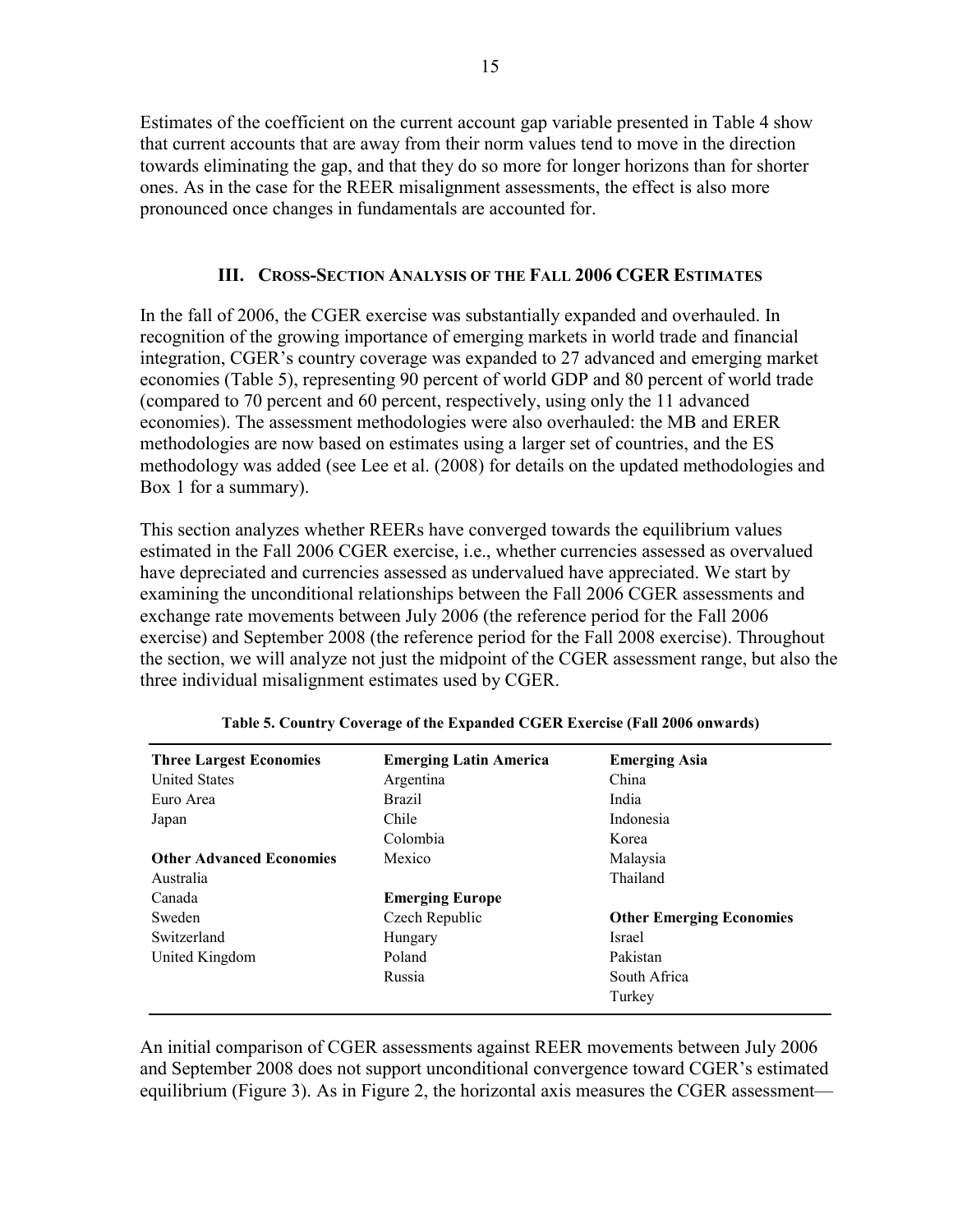either the midpoint of the CGER range or each of the three misalignment estimates—with positive numbers indicating overvaluation, and the vertical axis measures the change in the REER between July 2006 and September 2008, with positive numbers indicating real effective appreciation. The unconditional best-fit lines are mostly flat.

There are obvious caveats regarding these unconditional correlations. First, we are examining REER movements over a two-year horizon, while CGER's focus is on the medium term that is typically defined as five years, the forecast horizon of the World Economic Outlook. Second, the much shorter time horizon makes it essential to control for possible short-run determinants of exchange rate movements, such as interest rates. Third, as in Section II one also needs to control for the possibility that fundamentals—and hence the equilibrium REER—may have adjusted since the Fall 2006 assessments, since changes in fundamentals affect the equilibrium real exchange rate and the size of the required exchange rate adjustment.



As in Section II, we control for changes in fundamentals as measured by the change in the estimated equilibrium real exchange rate. We also control for the interest rate differential as of July 2006, measured as a country's short-term interest rate less a world interest rate, the latter proxied by the average of short-term interest rates in the U.S., the euro area, and Japan. Uncovered interest parity would suggest a negative correlation with REER changes, but most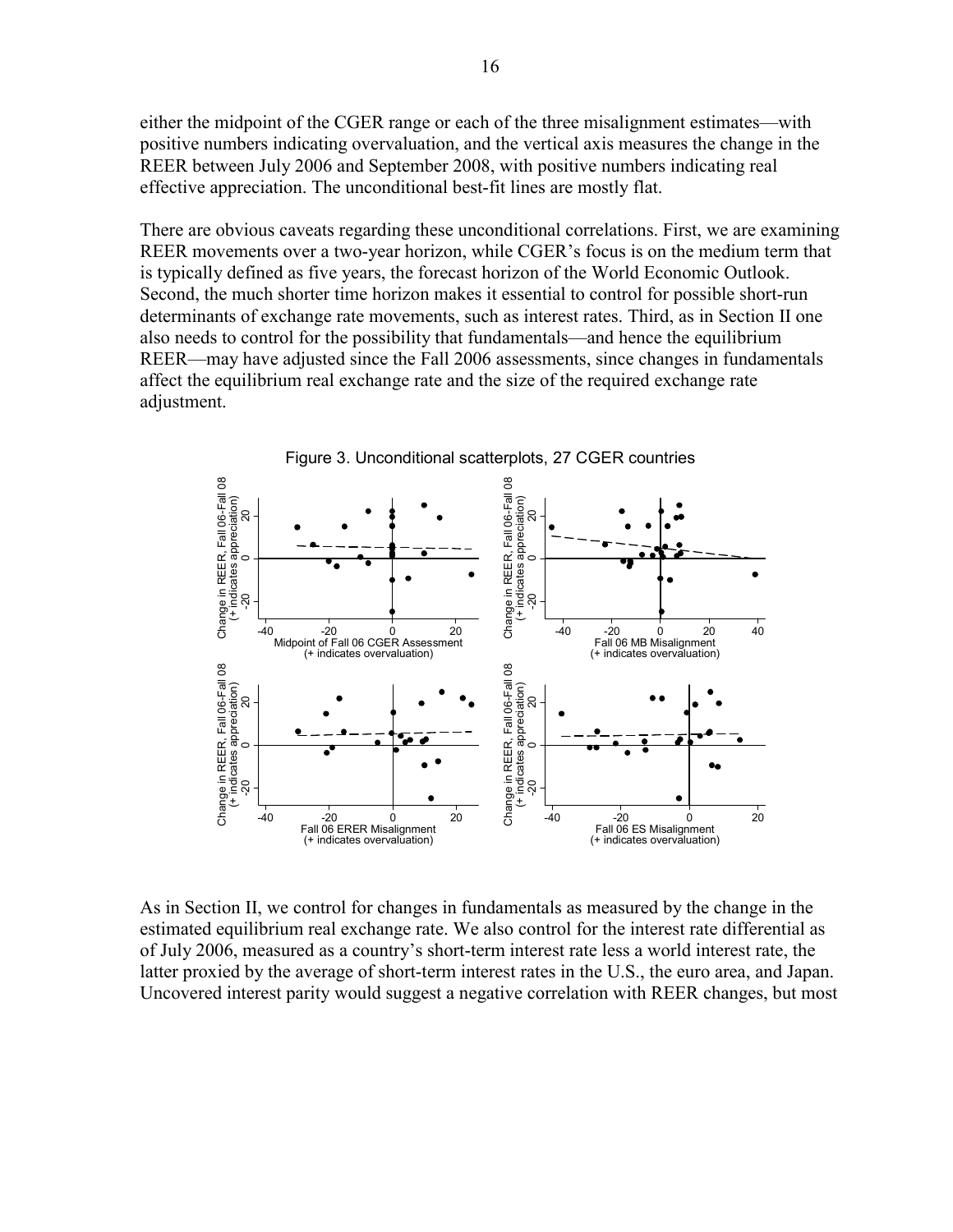empirical evidence, e.g., Burnside et al.  $(2007)$  has found a positive correlation.<sup>12</sup> We thus estimate three different specifications:

#### A. Unconditional

$$
\ln(REER_{i, Fall08}) - \ln(REER_{i, Fall06}) = \beta_0 + \beta_1 \cdot Misalignment_{i, Fall06}
$$

$$
= \beta_0 + \beta_1 \cdot [\ln(REER_{i, Fall06}) - \ln(REER_{i, Fall06})]
$$
(6)
$$
[\text{expect } \beta_0 \approx 0, \beta_1 < 0]
$$

#### B. Controlling for changes in fundamentals

$$
\ln(REER_{i,Fall08}) - \ln(REER_{i, Fall06}) = \beta_0 + \beta_1 \cdot Misalignment_{i, Fall06} + \beta_2 \cdot [\ln(REER_{i, Fall08}) - \ln(REER_{i, Fall06})] [expect \ \beta_0 \approx 0, \beta_1 < 0, \beta_2 > 0 ]
$$
\n
$$
(7)
$$

C. Controlling for fundamentals and interest rates

$$
\ln(REER_{i, Fal08}) - \ln(REER_{i, Fal106}) = \beta_0 + \beta_1 \cdot Misalignment_{i, Fal106} + \beta_2 \cdot [\ln(REER_{i, Fal108}) - \ln(REER_{i, Fal106})]
$$
(8)  
+  $\beta_3 \cdot [IntRate_{i, Fal106} - IntRate_{G-3, Fal106}]$   
[expect  $\beta_0 \approx 0, \beta_1 < 0, \beta_2 > 0$ ]

Regression results using the midpoint of the CGER assessment (Table 6 and Figure 4) suggest that changes in fundamentals, short-term interest rates, *and* the CGER assessment all help predict exchange rate movements during the period under consideration. The first column is the unconditional regression, and merely replicates the unconditional scatterplot result in Figure 3. The second column controls for changes in fundamentals, as measured by the changes in the equilibrium real exchange rates under the MB and ERER approaches.<sup>13</sup> Changes in fundamentals are positively related to changes in the actual REER, with the change in ERER fundamentals being more significant. Once changes in fundamentals are controlled for, the coefficient on the CGER assessment becomes much more negative, and is

<u>.</u>

 $12$  In additional regressions (not reported) we also controlled for changes in interest rates over the forecast horizon, in case changes in monetary policy might have influenced the behavior of the exchange rate, but this had no significant influence on the results.

<sup>&</sup>lt;sup>13</sup> There are two reasons why the change in ES fundamentals was not included in the regression. First, unlike the MB and ERER approaches, the ES approach is not based on a regression and, as such, has no explicit fundamental determinants. The "fundamentals" implicit in the NFA-stabilizing CA are medium-term growth and the NFA position, both of which change very slowly. Second, changes in ES fundamentals are dominated by changes to the underlying medium-term CA, which is already captured in the change in MB fundamentals. In fact, the correlation between the changes in MB and ES fundamentals is extremely high (0.93), so that when one also includes the change in ES fundamentals, both it and the change in MB fundamentals are insignificant.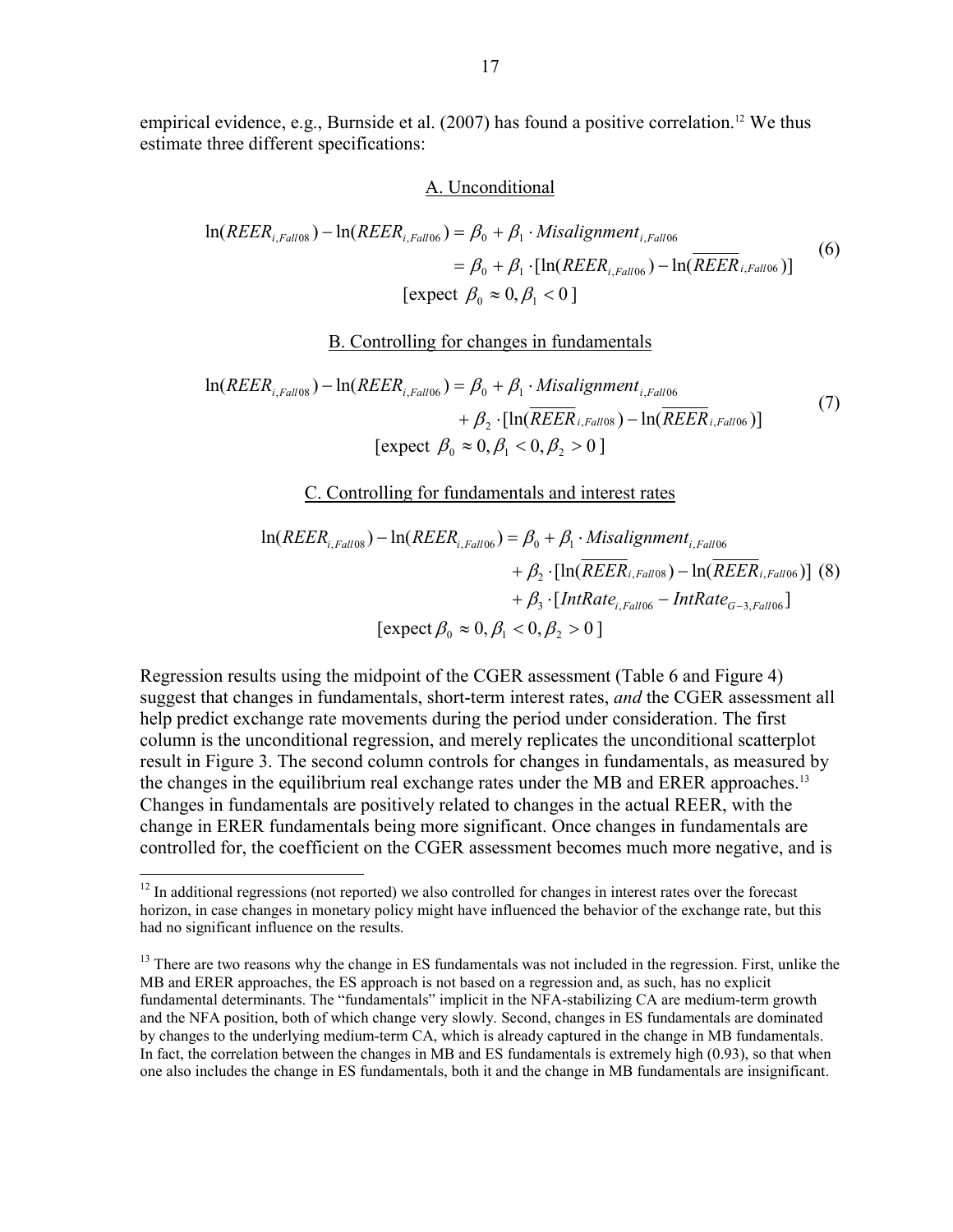significant at the 5 percent level. When initial interest rates are added as a control (third column), the coefficient is significantly positive: high interest rate currencies have tended to appreciate, while low interest rate currencies have tended to depreciate. When interest rate differentials are controlled for the coefficient on the CGER assessment becomes even more negative, and is now significant at the 1 percent level. The size of the coefficient gives an indication of the speed of convergence toward equilibrium: for each percentage point of assessed overvaluation, currencies depreciated by 0.7 percentage points on average over the past two years, controlling for other factors.

The significant coefficient on the interest rate variable warrants some further discussion. As mentioned earlier, uncovered interest rate parity predicts a negative coefficient—higher interest rate currencies are expected to depreciate and vice-versa. The positive coefficient that we find here reflects the "forward premium puzzle" that has been widely documented in the literature, and which has made carry trade strategies profitable. Does the significant coefficient suggest that CGER assessment should incorporate information from interest rate differentials? The main argument against this is that the CGER exercise, as mentioned before, is not meant to be a forecasting exercise, but rather is an assessment of whether exchange rates are broadly in line with medium-term fundamentals. Short-run interest rate differentials need not—and often do not—reflect these medium-term fundamentals. In addition, the recent unwinding of carry trades suggests caution in interpreting these forward premium puzzle as a stable relationship.

|                                        | Dependent Variable:            |                    |              |  |  |  |
|----------------------------------------|--------------------------------|--------------------|--------------|--|--|--|
|                                        | Change in REER, July 06-Sep 08 |                    |              |  |  |  |
| Midpoint of Assessment, Fall 06 CGER   | $-0.02$                        | $-0.47$<br>$-0.71$ |              |  |  |  |
|                                        | [0.14]                         | $[2.65]$ **        | $[4.06]$ *** |  |  |  |
| Change in MB fundamentals              |                                | 0.34               | 0.44         |  |  |  |
|                                        |                                | $[1.74]$ *         | $[2.87]$ **  |  |  |  |
| Change in ERER fundamentals            |                                | 0.61               | 0.53         |  |  |  |
|                                        |                                | $[3.55]$ ***       | $[3.71]$ *** |  |  |  |
| IR differential vis-a-vis G-3, July 06 |                                |                    | 1.31         |  |  |  |
|                                        |                                |                    | $[3.28]$ *** |  |  |  |
| Constant                               | 5.15                           | 1.39               | $-2.64$      |  |  |  |
|                                        | $[2.04]*$                      | [0.54]             | [1.22]       |  |  |  |
| <b>Observations</b>                    | 27                             | 22                 | 22           |  |  |  |
| R-squared                              | 0.00                           | 0.50               | 0.72         |  |  |  |

#### **Table 6. Regression Results using Midpoint of CGER Assessment**

Dependent Variable:

Robust t statistics in brackets

\* significant at 10%; \*\* significant at 5%; \*\*\* significant at 1%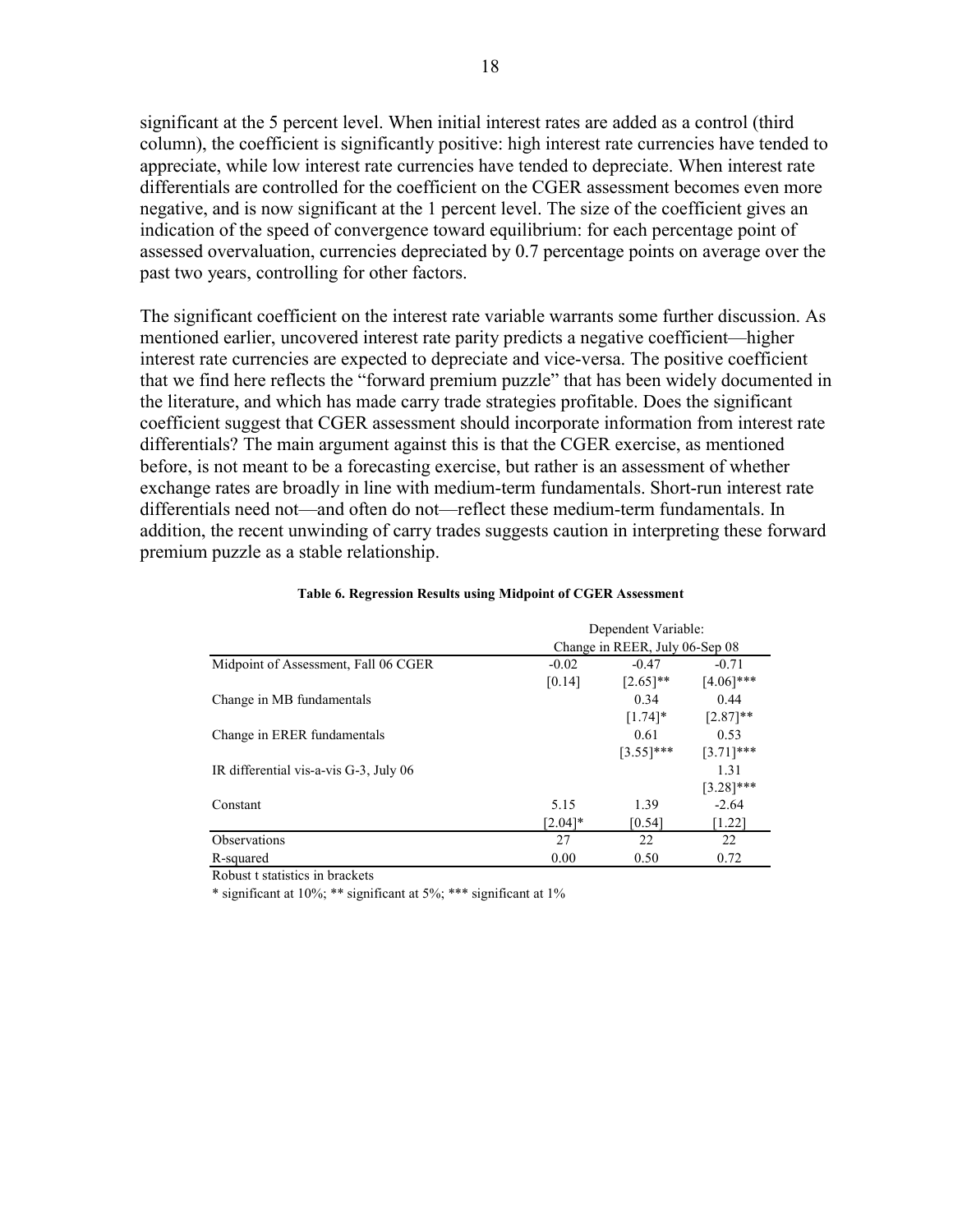

Results using individual CGER misalignment estimates are similar to, though not as strong as, the results from using the midpoint of the range (Table 7). The results are qualitatively similar, but the size and significance of the coefficient on misalignment is often smaller than when the midpoint is used.

How much of the reversion toward equilibrium was the result of the substantial exchange rate movements in the fall of 2008? To answer this, we ran the same regression as in column 3 of Table 6, but using REER changes over different horizons (Table 8). If one uses REER changes between July 2006 and July 2008 (second column), one actually finds a larger and more significant coefficient on the CGER assessment. Not surprisingly, the coefficient drops substantially in magnitude and significance as the forecast horizon is reduced to 20 or 14 months (third and fourth columns), but nevertheless stays negative and significant.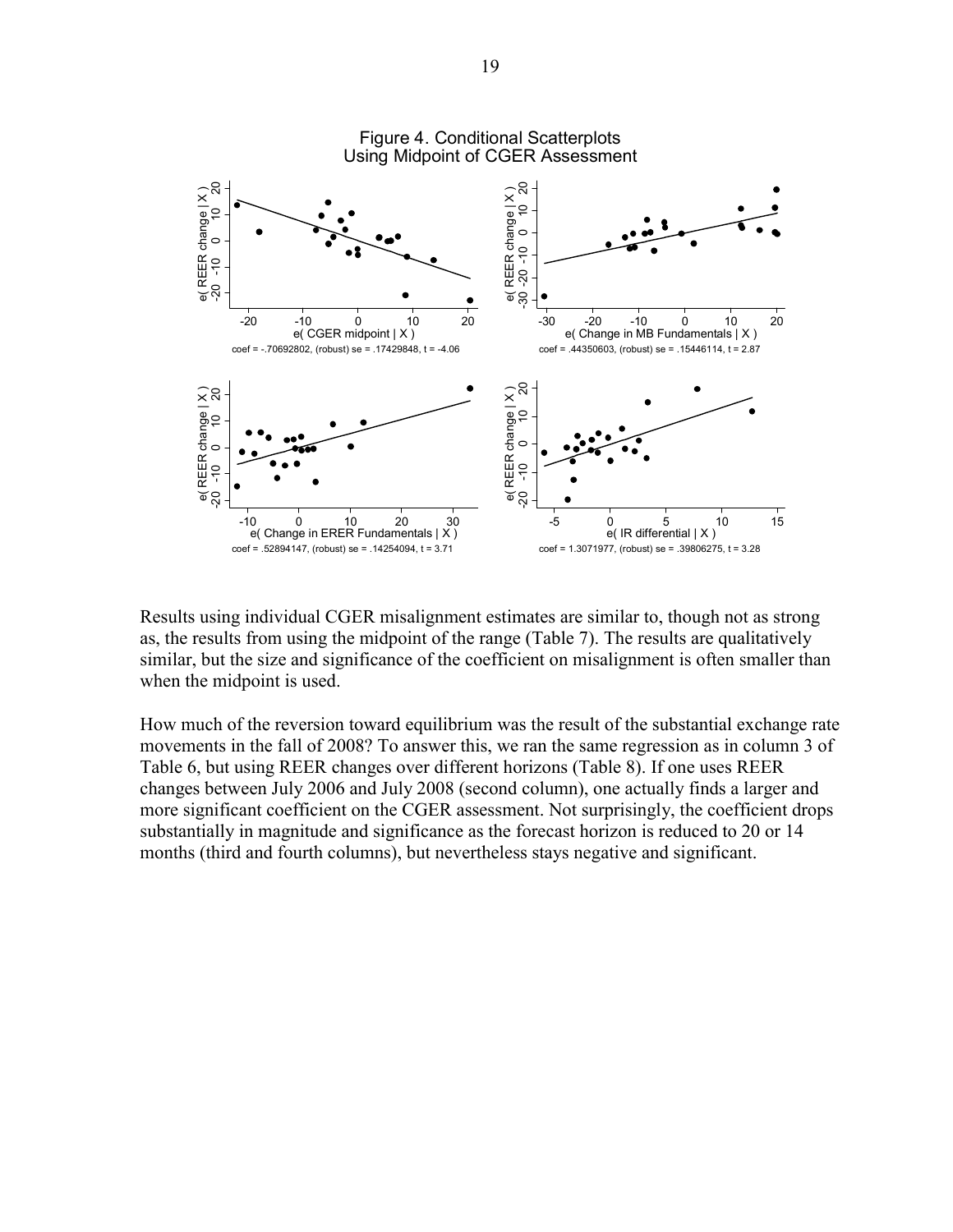|                                        | Dependent Variable: |                                |              |  |  |  |
|----------------------------------------|---------------------|--------------------------------|--------------|--|--|--|
| <b>Using MB Misalignment Estimate</b>  |                     | Change in REER, July 06-Sep 08 |              |  |  |  |
| MB Misalignment, Fall 06 CGER          | $-0.13$             | $-0.32$<br>$-0.45$             |              |  |  |  |
|                                        | [1.15]              | $[2.03]*$                      | $[3.08]$ *** |  |  |  |
| Change in MB fundamentals              |                     | 0.48                           | 0.56         |  |  |  |
|                                        |                     | $[3.32]$ ***                   | $[4.96]$ *** |  |  |  |
| IR differential vis-a-vis G-3, July 06 |                     |                                | 1.18         |  |  |  |
|                                        |                     |                                | $[4.48]$ *** |  |  |  |
| Constant                               | 4.90                | 4.44                           | 0.14         |  |  |  |
|                                        | $[2.08]**$          | $[2.24]$ **                    | [0.07]       |  |  |  |
| <b>Observations</b>                    | 27                  | 27                             | 27           |  |  |  |
| R-squared                              | 0.02                | 0.39                           | 0.59         |  |  |  |

#### **Table 7. Regression Results using Individual CGER Methodologies**

Robust t statistics in brackets

\* significant at 10%; \*\* significant at 5%; \*\*\* significant at 1%

|                                         | Dependent Variable: |                                |              |  |  |  |
|-----------------------------------------|---------------------|--------------------------------|--------------|--|--|--|
| <b>Using ERER Misalignment Estimate</b> |                     | Change in REER, July 06-Sep 08 |              |  |  |  |
| ERER Misalignment, Fall 06 CGER         | 0.03                | $-0.46$<br>$-0.55$             |              |  |  |  |
|                                         | [0.18]              | $[2.28]$ **                    | $[2.56]$ **  |  |  |  |
| Change in ERER fundamentals             |                     | 0.90                           | 0.87         |  |  |  |
|                                         |                     | $[4.52]$ ***                   | $[4.34]$ *** |  |  |  |
| IR differential vis-a-vis G-3, July 06  |                     |                                | 0.79         |  |  |  |
|                                         |                     |                                | $[2.16]$ **  |  |  |  |
| Constant                                | 5.50                | 1.26                           | $-0.93$      |  |  |  |
|                                         | $[2.14]$ **         | [0.50]                         | [0.34]       |  |  |  |
| <b>Observations</b>                     | 22                  | 22                             | 22           |  |  |  |
| R-squared                               | 0.00                | 0.39                           | 0.48         |  |  |  |

Robust t statistics in brackets

\* significant at 10%; \*\* significant at 5%; \*\*\* significant at 1%

|                                           | Dependent Variable:            |              |              |  |
|-------------------------------------------|--------------------------------|--------------|--------------|--|
| <b>Using ES Misalignment Estimate</b>     | Change in REER, July 06-Sep 08 |              |              |  |
| ES Misalignment, Fall 06 CGER             | 0.03                           | $-0.25$      |              |  |
|                                           | [0.18]                         | [1.29]       | $[2.36]$ **  |  |
| Change in ES fundamentals                 |                                | 0.61         | 0.70         |  |
|                                           |                                | $[4.99]$ *** | $[6.80]$ *** |  |
| IR differential vis-a-vis $G-3$ , July 06 |                                |              | 1.15         |  |
|                                           |                                |              | $[4.63]$ *** |  |
| Constant                                  | 5.10                           | 5.99         | 2.07         |  |
|                                           | $[1.78]$ *                     | $[3.52]$ *** | [1.30]       |  |
| <b>Observations</b>                       | 24                             | 24           | 24           |  |
| R-squared                                 | 0.00                           | 0.61         | 0.79         |  |

Robust t statistics in brackets

\* significant at 10%; \*\* significant at 5%; \*\*\* significant at 1%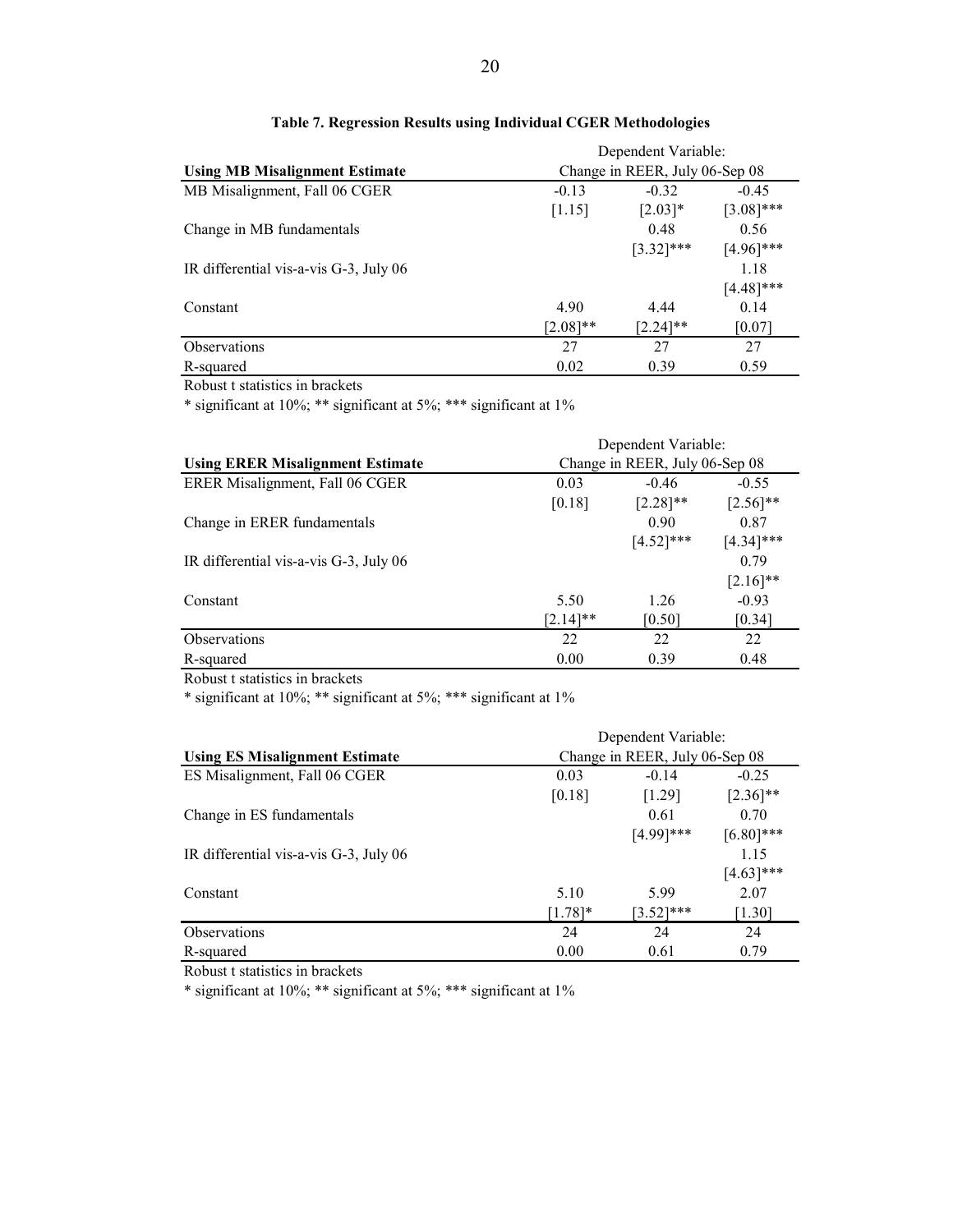|                                        | Dependent Variable: Change in REER, July 06 to: |              |             |              |
|----------------------------------------|-------------------------------------------------|--------------|-------------|--------------|
|                                        | $Sep-08$                                        | $Jul-08$     | $Mar-08$    | $Sep-07$     |
| Midpoint of Assessment, Fall 06 CGER   | $-0.71$                                         | $-0.77$      | $-0.43$     | $-0.18$      |
|                                        | $[4.06]$ ***                                    | $[4.70]$ *** | $[2.70]$ ** | $[1.99]*$    |
| Change in MB fundamentals              | 0.44                                            | 0.48         | 0.36        | 0.32         |
|                                        | $[2.87]$ **                                     | $[4.36]$ *** | $[2.65]$ ** | $[3.22]$ *** |
| Change in ERER fundamentals            | 0.53                                            | 0.61         | 0.32        | 0.36         |
|                                        | $[3.71]$ ***                                    | $[4.25]$ *** | $[1.93]*$   | $[2.34]$ **  |
| IR differential vis-a-vis G-3, July 06 | 1.31                                            | 1.32         | 0.82        | 0.77         |
|                                        | $[3.28]$ ***                                    | $[3.64]$ *** | $[2.23]$ ** | $[3.68]$ *** |
| Constant                               | $-2.64$                                         | $-3.33$      | 0.21        | $-0.28$      |
|                                        | $[1.22]$                                        | [1.54]       | [0.10]      | [0.23]       |
| <b>Observations</b>                    | 22                                              | 22           | 22          | 22           |
| R-squared                              | 0.72                                            | 0.76         | 0.53        | 0.71         |

#### **Table 8. Regression Results using Midpoint of CGER Assessment, Different Horizons**

Robust t statistics in brackets

\* significant at 10%; \*\* significant at 5%; \*\*\* significant at 1%

#### **IV. CONCLUSION**

There is a broad consensus in the economics literature that predicting exchange rates is a daunting endeavor. In this context, the overall findings in this paper are generally supportive of the CGER exchange rate assessments. Estimated REER misalignments and current account gaps have predictive power over future movements in real exchange rates and current accounts, especially over longer horizons and after changes in fundamentals are accounted for. The cross-sectional analysis of the latest CGER methodologies and expanded set of countries also produce encouraging results in spite of a relatively short forecast horizon. Once short-term determinants and changes in fundamentals are accounted for, exchange rates for these countries move in the direction towards reducing their assessed misalignments.

The results in this paper also show, however, that exchange rate misalignments and current account gaps tend to be very persistent. CGER misalignments are good predictors of the direction of subsequent exchange rate movements, i.e., currencies that are assessed to be above (below) their equilibrium value tend to depreciate (appreciate). But the magnitudes of subsequent REER movements are often smaller than the misalignments, so that currencies tend to stay overvalued or undervalued even over a 5-year horizon. As a result, the prediction errors have a substantial systematic bias at the individual country level. Why misalignments are very persistent, even over the medium-term, is a subject we leave for future research.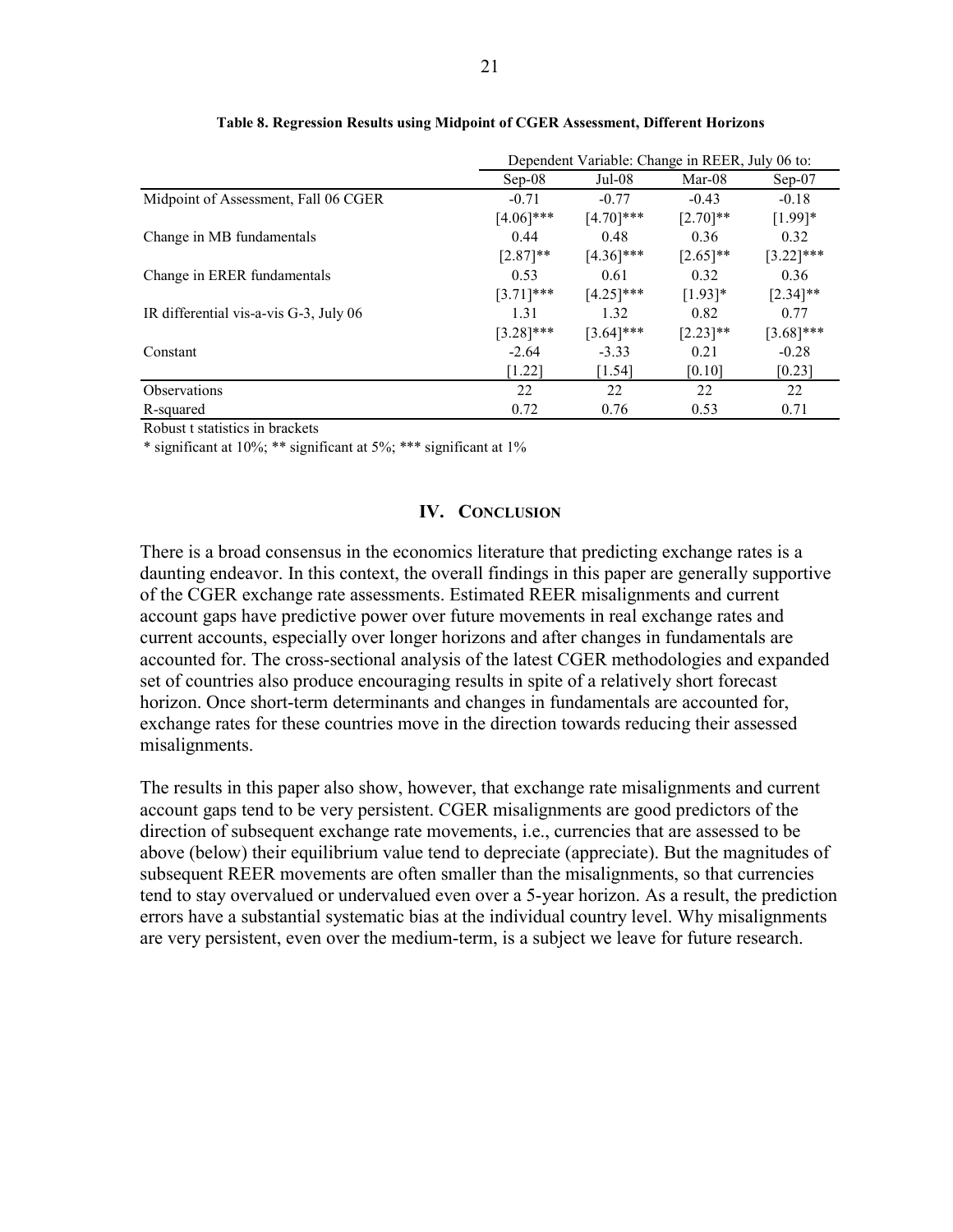#### **REFERENCES**

- Burnside, Craig, Martin Eichenbaum and Sergio Rebelo (2007) "The Returns to Currency Speculation", *American Economic Review*, vol. 97(2), pp 333-338, May
- Cashin, Paul, Luis Céspedes, and Ratna Sahay, 2004, "Commodity Currencies and the Real Exchange Rate," *Journal of Development Economics*, Vol. 75, No. 1, pp. 239–268.
- Chen, Yu-Chin, and Kenneth Rogoff, 2003, "Commodity Currencies," *Journal of International Economics*, Vol. 60, No. 1, pp. 133–160.
- Debelle, Guy, and Hamid Faruqee, 1996, "What Determines the Current Account? A Cross-Sectional and Panel Approach," IMF Working Paper 96/58. Washington: International Monetary Fund.
- Diebold, Francis, and Mariano, Roberto, 1995, "Comparing Predictive Accuracy," *Journal of Business and Economic Statistics*, Vol. 13, No. 3, pp. 253–263.
- Hansen, Lars, and Robert Hodrick, 1980, "Forward Exchange Rates as Optimal Predictors of Future Spot Rates: An Econometric Analysis," *Journal of Political Economy*, Vol. 88, No. 5, pp. 829–853.
- Hausman, Jerry, 1978, "Specification Tests in Econometrics," *Econometrica*, Vol. 46, No. 6, pp. 1251-1271.
- Hinkle, Lawrence, and Peter Montiel, 1999, *Exchange Rate Misalignment: Concepts and Measurement for Developing Countries*. Oxford: Oxford University Press.
- International Monetary Fund, 2007, *Decision on Bilateral Surveillance over Members' Policies*. Public Information Notice (PIN) No. 07/69, June 21, 2007, available at http://www.imf.org/external/np/sec/pn/2007/pn0769.htm.
- Isard, Peter, and Hamid Faruqee, 1998, *Exchange Rate Assessment: Extension of the Macroeconomic Balance Approach*, IMF Occasional Paper No. 167. Washington: International Monetary Fund.
- Isard, Peter, Russell Kincaid, and Martin Fetherston, 2001, *Methodology for Current Account and Exchange Rate Assessment*, IMF Occasional Paper No. 209. Washington: International Monetary Fund.
- Lee, Jaewoo, Gian Maria Milesi-Ferretti, Jonathan Ostry, Alessandro Prati, and Luca Antonio Ricci, 2008, *Exchange Rate Assessments: CGER Methodologies*, IMF Occasional Paper No. 261. Washington: International Monetary Fund.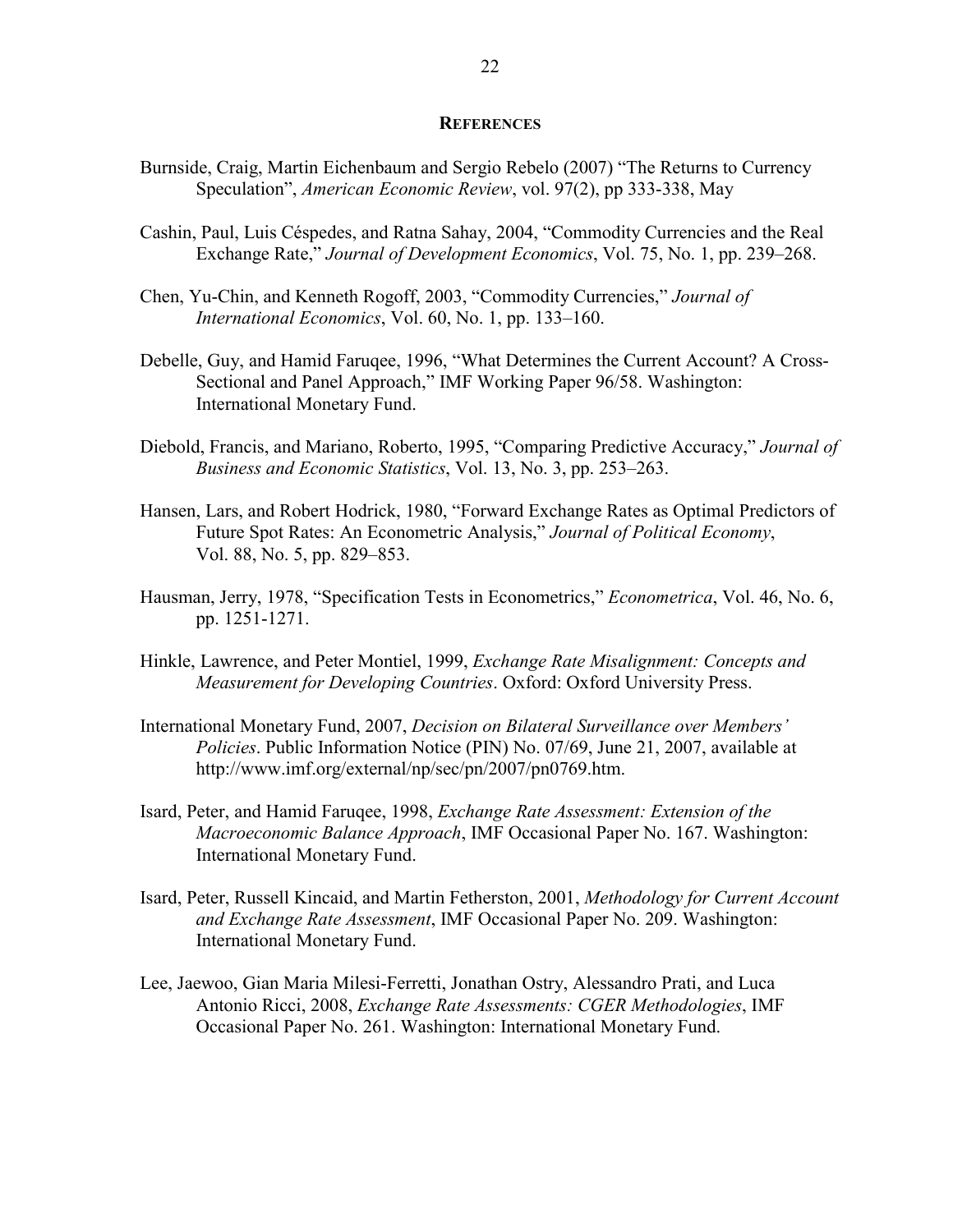- Meese, Richard, and Kenneth Rogoff (1983) "Empirical Exchange Rate Models of the Seventies: Do They Fit Out of Sample?", *Journal of International Economics*, v. 14 (February), pp. 3–24.
- Ricci, Luca Antonio, Gian Maria Milesi-Ferretti, and Jaewoo Lee, 2008, "Real Exchange Rates and Fundamentals: A Cross-Country Perspective," IMF Working Paper WP/08/13, January 2008.
- Theil, Henry, 1966, *Applied Economic Forecasting*. Netherlands: North Holland.
- Timmermann, Allan, 2007, "An Evaluation of the World Economic Outlook Forecasts," *IMF Staff Papers*, Vol. 54, No. 1, pp. 1–33.
- Williamson, John (editor), 1994, *Estimating Equilibrium Exchange Rates*. Washington: Institute for International Economics.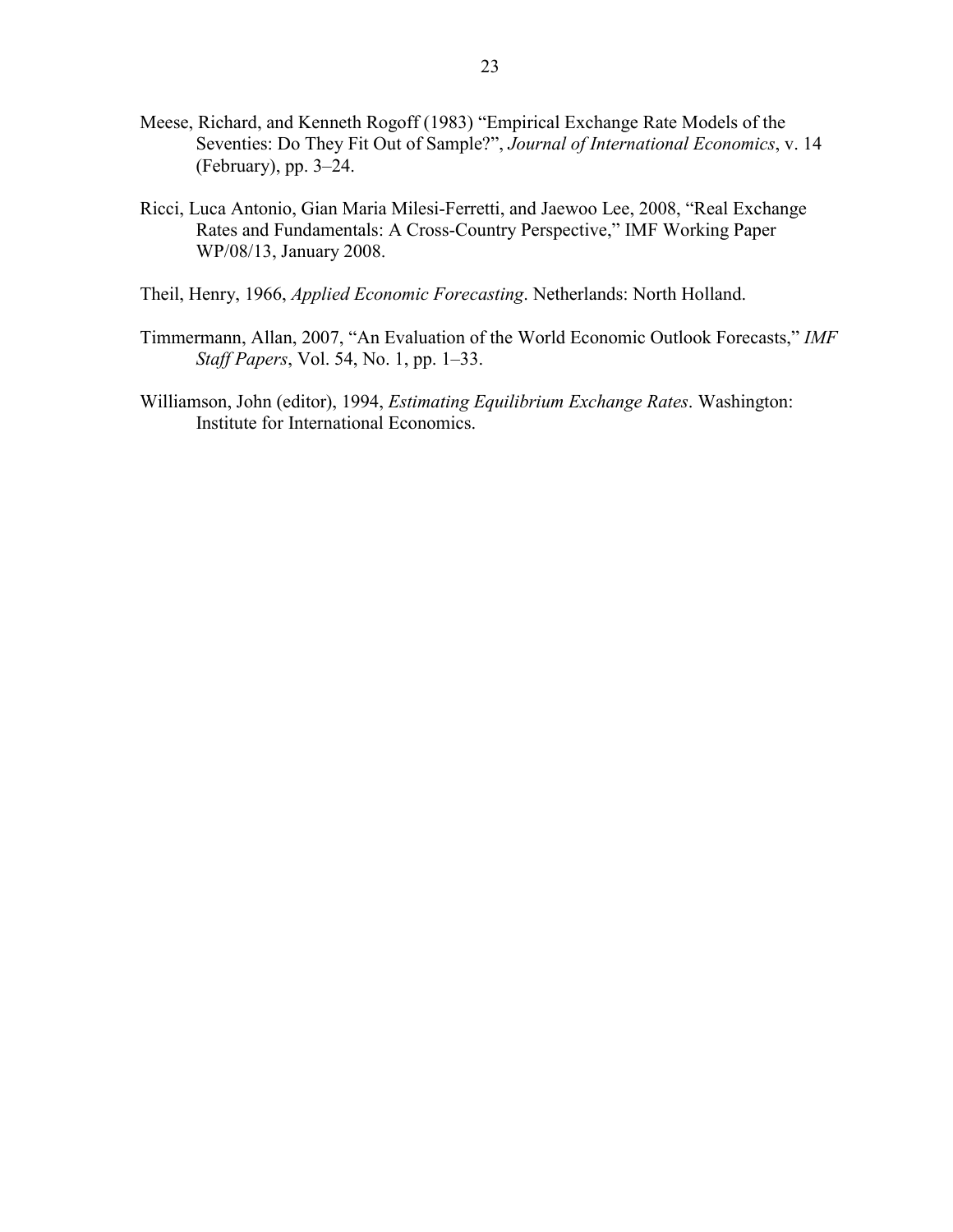## **Appendix I. Pooled Regression Results**

|                                                      | Dependent Variable: Actual Change in REER |                       |         |                       |  |
|------------------------------------------------------|-------------------------------------------|-----------------------|---------|-----------------------|--|
| Misalignment from Midpoint of Assessment $(\beta_1)$ |                                           | Over a 3-year horizon |         | Over a 5-year horizon |  |
|                                                      | $-0.06$                                   | $-0.17$               | $-0.18$ | $-0.24$               |  |
|                                                      | [0.59]                                    | $[3.41]$ ***          | [0.79]  | $[3.09]$ **           |  |
| Change in MB Fundamentals                            |                                           | 0.59                  |         | 0.69                  |  |
|                                                      |                                           | $[4.63]$ ***          |         | $[5.02]$ ***          |  |
| Constant                                             | 2.50                                      | 2.11                  | 4.88    | 4.39                  |  |
|                                                      | [1.43]                                    | $[1.88]$ *            | [1.48]  | $[2.40]$ **           |  |
| <b>Observations</b>                                  | 165                                       | 165                   | 121     | 121                   |  |
| R-squared                                            | 0.01                                      | 0.37                  | 0.03    | 0.48                  |  |

#### **A. Pooled Regression Results using Midpoint of CGER Assessment (Table 1)**

Robust t statistics in brackets

\* significant at 10%; \*\* significant at 5%; \*\*\* significant at 1%

#### **B. Pooled Regression Results using MB Misalignment Estimate (Table 2)**

|                                            | Dependent Variable: Actual Change in REER |              |                       |             |
|--------------------------------------------|-------------------------------------------|--------------|-----------------------|-------------|
|                                            | Over a 3-year horizon                     |              | Over a 5-year horizon |             |
| Misalignment from MB estimates $(\beta_1)$ | $-0.03$                                   | $-0.14$      | $-0.12$               | $-0.22$     |
|                                            | [0.28]                                    | $[2.82]$ **  | [0.52]                | $[2.87]**$  |
| Change in MB Fundamentals                  |                                           | 0.57         |                       | 0.70        |
|                                            |                                           | $[4.86]$ *** |                       | $[5.33]***$ |
| Constant                                   | 2.11                                      | 1.45         | 4.96                  | 3.91        |
|                                            | [1.43]                                    | [1.45]       | [1.59]                | $[2.07]*$   |
| <b>Observations</b>                        | 185                                       | 185          | 141                   | 141         |
| R-squared                                  | 0.00                                      | 0.35         | 0.02                  | 0.45        |

Robust t statistics in brackets

\* significant at 10%; \*\* significant at 5%; \*\*\* significant at 1%

#### **C. Pooled Regression Results using CA Norm (Table 4)**

|                                    | Dependent Variable: Actual Change in CA |             |                       |          |
|------------------------------------|-----------------------------------------|-------------|-----------------------|----------|
|                                    | Over a 3-year horizon                   |             | Over a 5-year horizon |          |
| Deviation from CA Norm $(\beta_1)$ | 0.09                                    | 0.02        | 0.31                  | 0.17     |
|                                    | $[1.20]$                                | $[0.23]$    | [1.81]                | [0.98]   |
| Change in CA Norm                  |                                         | 0.28        |                       | 0.34     |
|                                    |                                         | $[2.53]$ ** |                       | $[1.46]$ |
| Constant                           | 0.24                                    | 0.27        | 0.33                  | 0.34     |
|                                    | [0.57]                                  | [0.63]      | [0.60]                | [0.61]   |
| <b>Observations</b>                | 163                                     | 163         | 130                   | 130      |
| R-squared                          | 0.01                                    | 0.04        | 0.10                  | 0.14     |

Robust t statistics in brackets

\* significant at 10%; \*\* significant at 5%; \*\*\* significant at 1%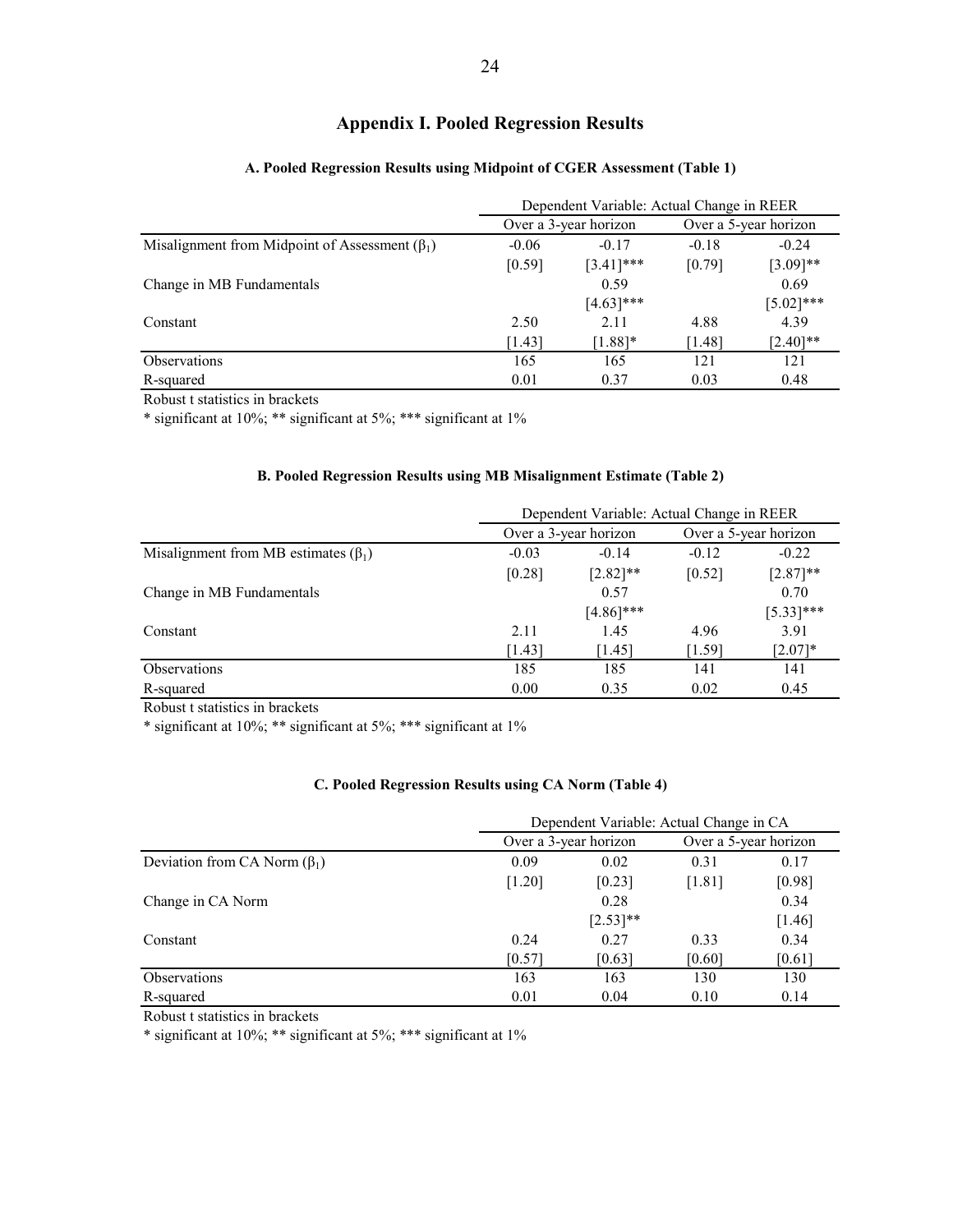#### **Appendix II. Description of Diagnostic Statistics**

#### **1. Mean square error (MSE)**

 The MSE is a measure of the deviation of the expected change in the real exchange rate from the actual realized change. It's computed as

$$
MSE = \frac{1}{T} \sum_{t=1}^{T} \left( \Delta R E E R_t^{\text{exp}} - \Delta R E E R_{t+k}^{\text{actual}} \right)^2
$$

where  $\Delta R E E R^{\exp}$  refers to the misalignment estimate at time *t* (with the sign reversed), and Δ*REERactual* refers to the realized change in the REER *t+k* periods ahead  $(k = 3 \text{ or } 5)$ .

#### **2. Theil's U-Statistic**

 This statistic is the ratio of the MSE of the model and the MSE of the random walk model.

$$
U = \frac{\frac{1}{T} \sum_{t=1}^{T} (\Delta R E E R_t^{\text{exp}} - \Delta R E E R_{t+k}^{\text{actual}})^2}{\frac{1}{T} \sum_{t=1}^{T} (\Delta R E E R_{t+k}^{\text{actual}})^2}
$$

#### **3. Decomposition of Mean Squared Error**

It can be shown that the mean squared error can be decomposed into three terms:

$$
U^{M} = \frac{(\overline{Y}^{e} - \overline{Y}^{a})^{2}}{\frac{1}{T} \sum_{t=1}^{T} (\Delta REER_{t}^{exp} - \Delta REER_{t+k}^{actual})^{2}}
$$

$$
U^{S} = \frac{(\sigma^{e} - \sigma^{a})^{2}}{\frac{1}{T} \sum_{t=1}^{T} (\Delta REER_{t}^{exp} - \Delta REER_{t+k}^{actual})^{2}}
$$

$$
U^{C} = \frac{2(1 - \rho)\sigma^{e}\sigma^{a}}{\frac{1}{T} \sum_{t=1}^{T} (\Delta REER_{t}^{exp} - \Delta REER_{t+k}^{actual})^{2}}
$$

where  $\overline{Y}^e$  and  $\overline{Y}^a$  are the average expected and actual change in the REER respectively.  $\sigma^e$  and  $\sigma^a$  are the standard deviations of the expected and actual changes in the REER and  $\rho$  their correlation coefficient.

The proportions  $U^M$ ,  $U^S$  and  $U^C$  are called the *bias*, the *variance*, and the *covariance* proportions, respectively, and they are a useful as a means of breaking the prediction error down into its characteristic sources.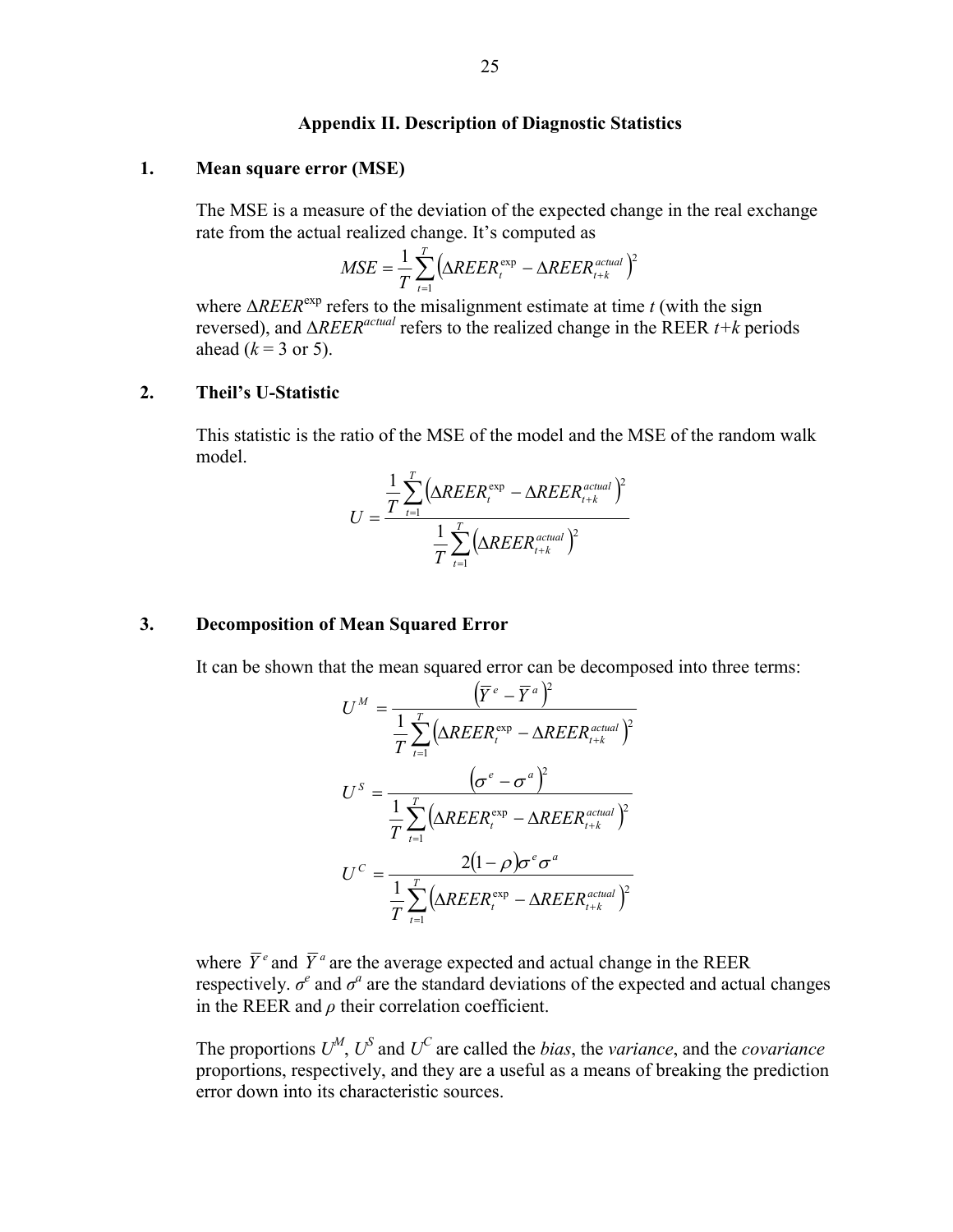The proportion  $U^M$  is an indication of systematic error, since it measures the extent to which the average values of the predicted and actual series deviate from each other. The variation proportion  $U^S$  indicates the ability of the model to replicate the degree of variability in the variable of interest. If  $U^S$  is large, it means that the actual series has fluctuated considerably while the predicted series shows little fluctuation and vice versa. Finally, the covariance proportion measures unsystematic error. Ideally, we would like the source of the prediction error to all be from the correlation component,  $U^C$ .

## **4. Direction of Change Statistic**

This statistic computes the proportion of instances where the realized change in the REER was in the same direction as the expected change. As a benchmark for comparison, we would like this ratio to be greater than 0.5, which would be the ratio if the points were scattered randomly. Exact p-values based on the appropriate Binomial (*n*,*k*,0.5) distribution are shown in parentheses.

## **5. Diebold-Mariano Statistic**

 The Diebold-Mariano statistic compares the predictive accuracy between two competing predictions. It is an asymptotic test and is robust to alternative loss specifications, and both contemporaneous and serial correlation. The three main choices that one needs to make when using this statistic are (i) the competing model, (ii) the loss function and (iii) the maximum lag for the window in which the autocovariances are computed. In this exercise, we have used (i) the random walk as the competing model, (ii) the MSE as the loss function and (iii) both 1 lag and the automatic lag selection using the Schwarz criterion.

 Relative to Theil's U-Statistic, the DM statistic can give us exact significance levels under the null that there is no difference between the MSEs of the two competing prediction models.